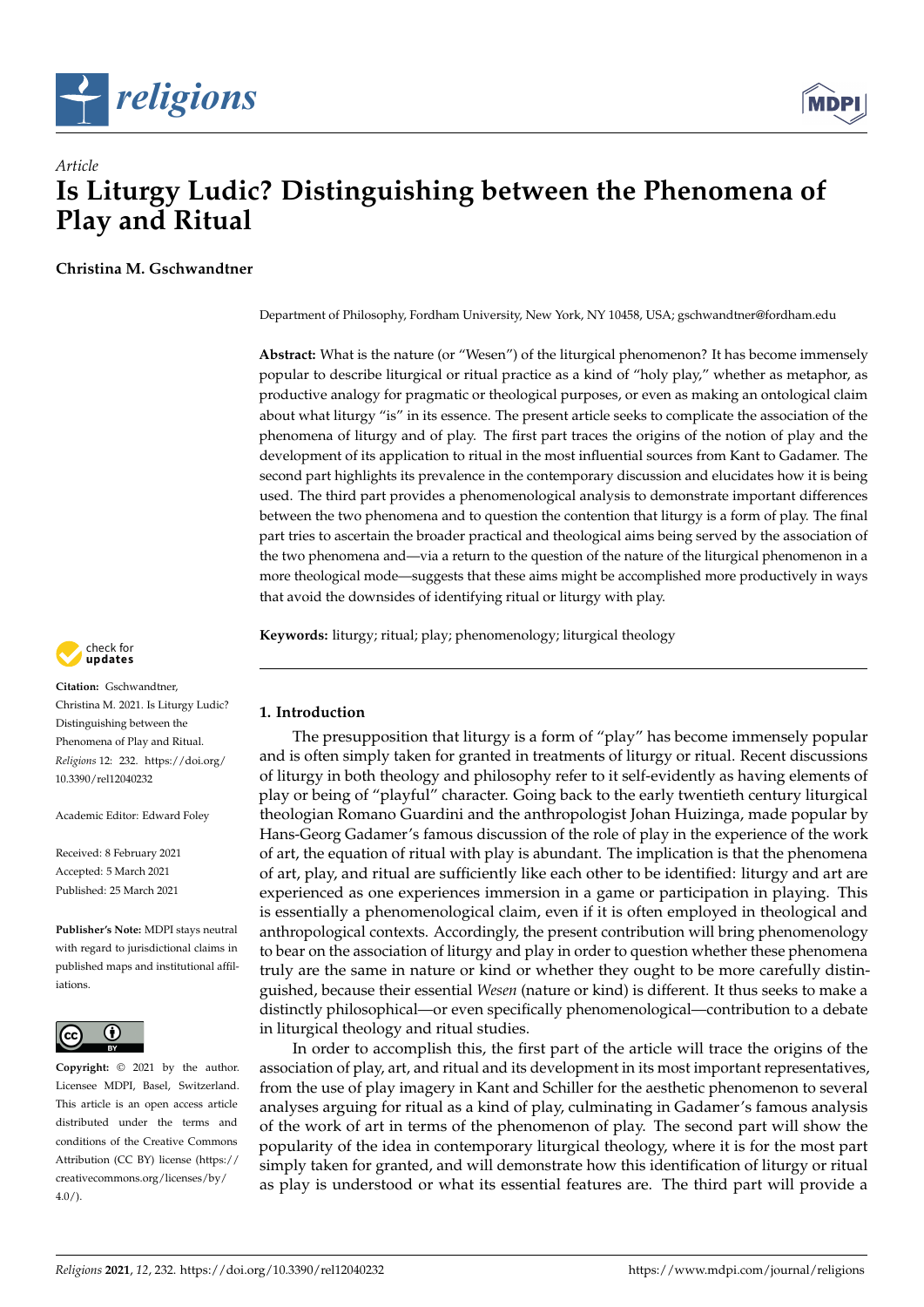comparative phenomenological analysis of the phenomena of play and liturgy to show that the two phenomena are sufficiently distinct in their *Wesen* and experience that they ought to be more carefully distinguished and their facile association questioned more rigorously. The final part will return to the theological treatments to ascertain whether the purposes the play analogy is meant to serve might be reached in other—and potentially more theologically coherent—ways.

## **2. The Legacy of Interpreting Liturgy and Ritual as Play**

#### *2.1. Kant and Schiller: The Play of the Imagination*

The notion of play has an important place already in early aesthetic thinkers such as Immanuel Kant and Friedrich von Schiller, although they do not explicitly speak of liturgy or ritual. For them, play is an essential element of the production and enjoyment of art, although in neither of these early thinkers are the phenomena of play and of art as experiences equated entirely, in the way in which this will be the case for later thinkers. Kant speaks of play especially in the context of reflecting on the role of the imagination. In the case of the beautiful, the imagination "plays" freely and this is what produces the feeling of pleasure in the encounter with a work of art [\(Kant](#page-24-0) [1790,](#page-24-0) §9, pp. 74–76). The play of sensations (*Empfindungen*) in the *Gemüt* (the seat of affect and emotion) provides pleasure (*Reiz, Lust*).<sup>1</sup> The imagination "plays" in a "purposive" (*zweckmäßig*), albeit free, fashion, an important tension that will recur in other thinkers and be crucial also to the alliance of liturgy and play.<sup>2</sup> Imagination is "tempted" (*Reiz*) by something beautiful, inasmuch as it engages in "free play" (1790, p. 109).<sup>3</sup> In the creation of art, the power of imagination plays freely with ideas; this play gives the tone to (or tunes) the sensations (1790, pp. 210–12). Poetry strengthens and broadens the Gemüt via its play of semblances (1790, p. 214). The different kinds of play give different types of pleasure, reviving the Gemüt either via mere interest or via sensations or via aesthetic ideas (1790, p. 220).<sup>4</sup>

Schiller's letters on aesthetic education, published a mere five years after Kant's third *Critique*, speak even more explicitly of a play-drive (*Spieltrieb*) that he thinks is able to mediate between two more fundamental drives, which he calls *Formtrieb* and *Stofftrieb* [\(Schiller](#page-25-0) [1795,](#page-25-0) pp. 232–33).<sup>5</sup> One is the (initiating) drive of reason and objective thought that tries to transcend time and abstracts to the universal; the other is the (receiving) drive of affect and sensation that fills time with the content of particularity. The play-drive is able to bring the two together by putting force on the Gemüt via both reason (the moral force of the *Formtrieb*) and nature (the physical force of the *Stofftrieb*), thereby liberating the human being from the subjugation of nature and turning reason from hatred to enjoyment. The *Formtrieb* aims at form or figure (*Gestalt*), the *Stofftrieb* at life, the *Spieltrieb* at both together and thus at living form and therefore beauty (1795, p. 234). Art is this combination of life and form. When we see something beautiful, our Gemüt is in a happy medium between law and need; life becomes lighter and less serious  $(1795, p. 236)^6$  He insists that this is not "mere play," "not only play," not a degradation of the beautiful, but rather an elevation and expansion: the good we "*only* take seriously" but with the beautiful we play (1795,

<sup>1</sup> Kant distinguishes between form or figure (*Gestalt*) and play (*Spiel*). This can be a play of forms (as in dance) or of mere sensations (*Empfindungen*) (1790, pp. 85, 89). It is also worth noting that the communal sense (*Gemeinsinn*) is created by the free play of our cognitive powers (1790, p. 101).

<sup>2</sup> The idea of purposiveness (*Zweckmäßigkeit*) is absolutely crucial to Kant's discussion. In the case of the beautiful, an object of pleasure or desire has purposiveness without a clear vision of its purpose (*Vorstellung eines Zwecks*). Cf. the conclusion to the "third moment" of the explanation of the beautiful (1790, p. 99). The power of imagination is both free and underlies rules (1790, p. 105). That means that it must play in a purposive fashion (1790, p. 107). Kant distinguishes between (lower) aesthetic forms where play is arbitrary and the gaze quickly tires and higher forms of art where imagination engages in purposive play.

 $3$  One should note that this playfulness of the experience of the beautiful is quite different from the seriousness at stake in the feeling of the sublime, elicited by wonder at the grandeur of nature rather than pleasure in the beautiful.

Kant explicitly appeals to the playing of games at a dinner party in this context (1790, p. 221), analyzing the affect of pleasure or even laughter created by such play (1790, p. 222).

<sup>5</sup> The fullest discussion is in Letters 14 and 15, although the *Spieltrieb* is mentioned briefly in a couple later letters (e.g., Letters 26 & 27) as well.

This idea will reappear in a different way in Hugo Rahner's treatment of play.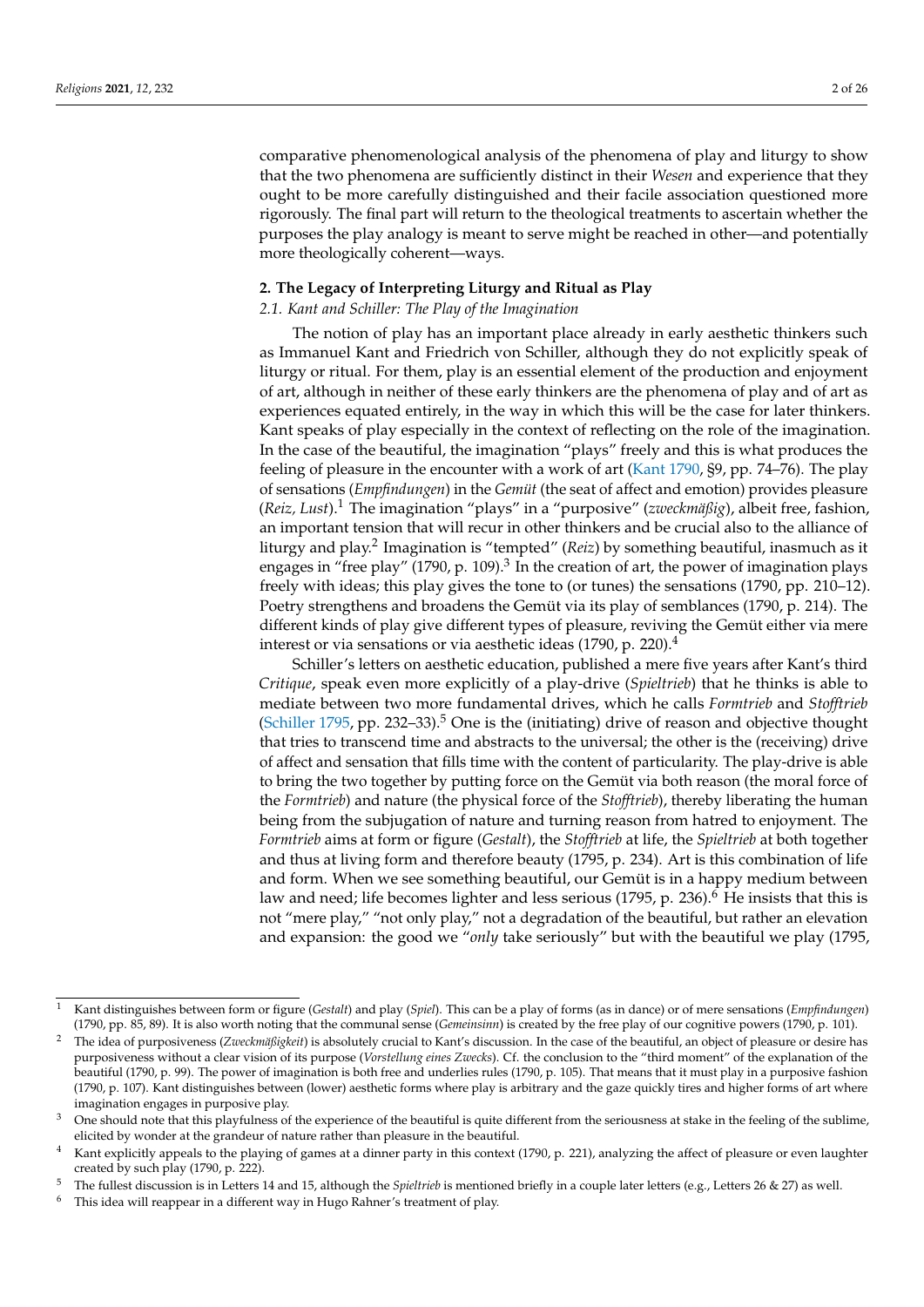p. 237; emphasis his). Thus, we are "only wholly human" if or when we play.<sup>7</sup> Like Kant he also speaks of the free play of the faculty of imagination. Initially, there is a free play of mere images from nature without form or organization, but the power of imagination can leap to a game of free forms, which makes it explicitly aesthetic. For a crude or raw taste this play is still arbitrary, fleeting, attracted by the superficially exciting, adventurous, bizarre, or gaudy, while a cultivated taste can focus on true beauty (1795, pp. 281–82).

In both Kant and Schiller, the idea of play (*Spiel*) is hence used in metaphorical fashion to refer to a free and spontaneous movement that creates sensations in our affective faculties, such that we are enabled to enjoy various aesthetic forms. It is an interior movement that permits the work of the faculty of the imagination and enables the overcoming of certain dualisms (nature and culture, sensation and reason, physical and mental or spiritual). There is no explicit link in either thinker to the play of children or to the staging of a play in the sense of drama or to games (sports or otherwise) in any traditional sense, all connections made by later thinkers. Yet, the tension between freedom and purposiveness, spontaneity and rule-boundedness, creativity and combination of other forces will continue to mark subsequent treatments, which often rely on their work, especially when they have aesthetic interests.

#### *2.2. Guardini and Rahner: The Serious Play of Children*

The earliest extensive description of liturgy as play is that of Romano Guardini [\(Guardini](#page-24-1) [1930\)](#page-24-1).<sup>8</sup> Guardini tries to investigate why so much careful ceremony and ritual is needed when the central action of liturgy could be performed with much less effort. To address this he draws a fundamental distinction between purpose and meaning, arguing that something can be purposeless, in the sense of having no point beyond itself, and yet be "full of meaning," thus drawing on Kant's tension between freedom and purposiveness (1930, p. 90). Liturgy is "free from purpose" in any instrumental sense and "has no thoughtout, deliberate, detailed plan of instruction" (1930, pp. 93–94). Instead, it "creates an entire spiritual world in which the soul can live according to the requirements of its nature" (1930, p. 95). In this sense, it is an "end in itself" (1930, p. 96). Guardini suggests that as the figure of wisdom "plays" before God, so children play or artists create without purpose but in youthful pleasure and exuberance (1930, p. 98).<sup>9</sup> He concludes from this: "That is what play means; it is life, pouring itself forth without an aim, seizing upon riches from its own abundant store, significant through the fact of its existence" (1930, p. 99). An artist expresses life in such abundance. The liturgy does the same in a "higher" way: "it is in the highest sense the life of a child, in which everything is picture, melody and song" such that "it unites art and reality in a supernatural childhood before God" (1930, p. 102). Thus, liturgy "has one thing in common with the play of the child and the life of art—it has no purpose, but it is full of profound meaning. It is not work, but play. To be at play, or to fashion a work of art in God's sight—not to create, but to exist—such is the essence of liturgy" (1930, p. 102). Thus, "the liturgy has laid down the serious rules of the sacred game which the soul plays before God," which turns us "into living works of art before God" (1930, pp. 104, 105). Aside from reiterating the paradox of freedom and purposiveness, Guardini adds several new elements: he explicitly posits play in contrast to labor, clearly links his notion of play to that of children's play and drama, while also connecting liturgy and art via the medium of play.

<sup>7</sup> "Der Mensch soll mit der Schönheit *nur spielen*, und er soll *nur mit der Schönheit* spielen... *er ist nur da ganz Mensch, wo er spielt*" (1795, p. 238; emphases his). In a much later letter (Letter 26), Schiller will add to the *Spieltrieb* a *Bildungstrieb*, i.e., a drive to education/formation/cultivation; both deal with appearances (1795, p. 275).

<sup>8</sup> Interestingly, Guardini warns in a note at the outset of the chapter on the "playfulness of the liturgy": "In what follows the writer must beg the reader not to weigh isolated words or phrases. The matter under consideration is vague and intangible, and not easy to put into words. The writer can only be sure of not being misunderstood if the reader considers the chapter and the general train of thought as a whole" (1930, p. 85). Jonathan Lewis provides a summary of Guardini on play [\(Lewis](#page-24-2) [2010,](#page-24-2) pp. 30–32). He summarizes the main elements of play as being (1) without purpose, (2) creative, (3) natural, (4) communal, (5) active, and (6) joy-filled. He claims that all six apply equally to liturgy. He accuses anyone who thinks (or acts) otherwise of "liturgical abuse" (2010, pp. 31–32).

Many other thinkers refer to this passage. See below for further examples.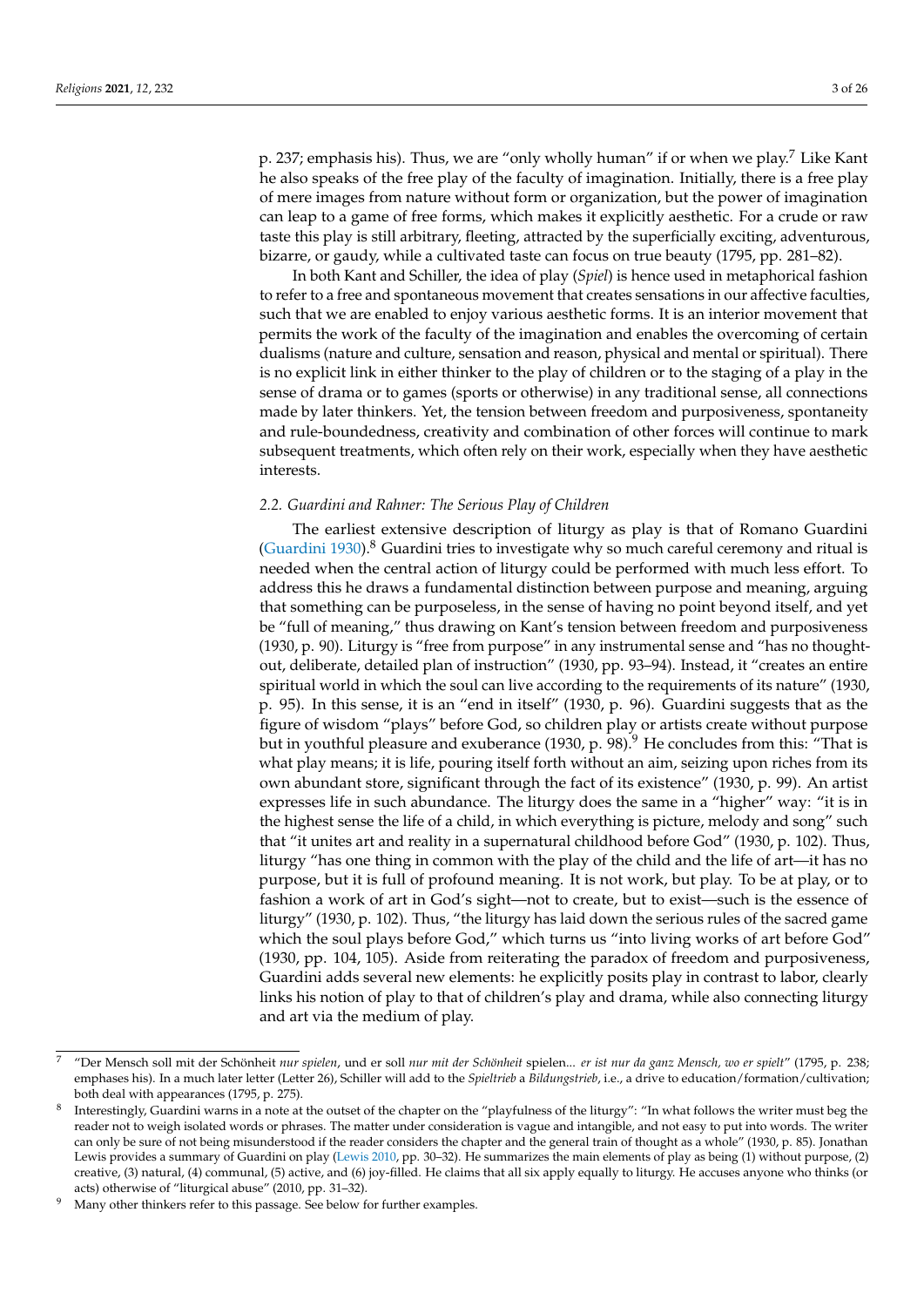The Roman Catholic theologian Hugo Rahner draws widely from the philosophical and theological tradition in a presentation (first delivered in 1948) to argue that we must think of God, the human, and the church as playful [\(Rahner](#page-25-1) [1949\)](#page-25-1). Not only is play the highest achievement of culture, but we can only understand "homo ludens" if we realize "Deus ludens": "because God is *deus vere ludens*, therefore the human must be *homo ludens*" (1949, pp. 16, 26). God is playful because creation is both meaningful and unnecessary (1949, pp. 15–27, 44). As regards the human, Rahner interprets play primarily as the tension between the joyful or humorous and the serious ("ernstheitere") that he grounds in the Greek term σπoυδoγ*ε*´λoιo*ς* and applies to the paradox of nature and grace, realization of one's finitude and one's redemption, freedom and necessity, or even the relation between laughter and patience (Isaac and Rebecca). (This unification is not unlike Schiller's *Spieltrieb*, which brings together opposite movements in the *Gemüt*). Much of the text is an accumulation of references to and quotes from philosophical, theological, and spiritual texts meant to justify this "playful" combination of joy and seriousness as the highest telos of the human. Church is the play of children, because of the rebirth of redemption (1949, p. 47). Thus, the essence of church is playful dance, even if actual dance moves no longer appear regularly in the liturgy (1949, pp. 47-49).<sup>10</sup> Rahner makes no particular claims about liturgy—or even about liturgy as play—although this is implied in his broader analysis of the church as playful.<sup>11</sup> Church must be play, because only thus is the human combination of soul and body taken seriously (1949, p. 50). He predicts that heaven will be similarly characterized solely by play (1949, pp. 56–57). Thus, "the end will be like the beginning: eternal infancy" (1949, p. 57).<sup>12</sup>

Guardini and Rahner become absolutely central for subsequent interpretations of the Christian life in general or liturgy specifically as play, including the parallel to childhood. They are always cited approvingly and their claims about play as the highest telos of the human and childhood as a preferred state of sanctity are rarely challenged. Although both are very short treatments, drenched in piety, and setting forth an inspiring vision rather than posited as a contribution to serious scholarship, this vision is often simply taken for granted in subsequent treatments. It is compounded by the anthropological studies of Huizinga, Kujawa, and others, as well as the philosophical treatments of Fink and Gadamer, which serve to cement the idea that play is somehow the highest achievement of human culture and that the expression of its playful essence finds its apex in religious ritual.<sup>13</sup>

# *2.3. Huizinga and Fink: Primitive Ritual and Festival*

In his 1944 analysis of the "play-element" in human culture, Huizinga repeatedly argues that ritual is a form of play.<sup>14</sup> It is curious that Huizinga's account has become so popular with liturgical theologians, because he is rather dismissive of ritual, thinks of it as primitive superstition, and certainly does not see it at work in the present educated and civilized world. His account of play does not match liturgy; in fact, the perfunctory remarks he makes about ritual contradict his own definition of play, despite his insistence otherwise. Huizinga begins by stressing the importance of play in human culture: "It is a *significant* function—that is to say, there is some sense to it. In play there is something 'at play' which transcends the immediate needs of life and imparts meaning to the action. All play means something" [\(Huizinga](#page-24-3) [1944,](#page-24-3) p. 1). Myth and ritual are "especially rooted in the

<sup>&</sup>lt;sup>10</sup> The final chapter argues that heaven/the eschaton is also characterized by dance.<br><sup>11</sup> That is cortainly how be is road by commentators (cf. below).

<sup>&</sup>lt;sup>11</sup> That is certainly how he is read by commentators (cf. below).<br><sup>12</sup> One wenders whether all these men with their idvilia images

<sup>12</sup> One wonders whether all these men with their idyllic images of childhood have forgotten their own childhood and never actually interact with children.

<sup>&</sup>lt;sup>13</sup> Aside from Huizinga, there are also studies by G. Bally, F. J. J. Buytendijk, R. Caillois, K. Gross, J. Heidemann, G. von Kujawa, A. Rüssel, H. Scheuerl, and P. Slade, all published in the space of roughly 15–20 years (from Buytendijk's *Wesen und Sinn des Spieles* in 1934 to Scheuerl's work in the fifties; Gross's work is slightly earlier). Psychological studies in the early 20th century also often investigated the role of play, especially in childhood development studies (e.g., Piaget, Rüssel, Slade, Zullinger). Huizinga's treatment has become the most famous and is the one cited by far the most frequently in theological treatments, so I focus on him as representative here.

<sup>&</sup>lt;sup>14</sup> Huizinga explicitly refers to Guardini in his treatment (1944, p. 19). Oddly, Huizinga argues that sexuality, including flirting, does not have anything to do with play, while ritual is all about play (e.g., 1944, p. 43).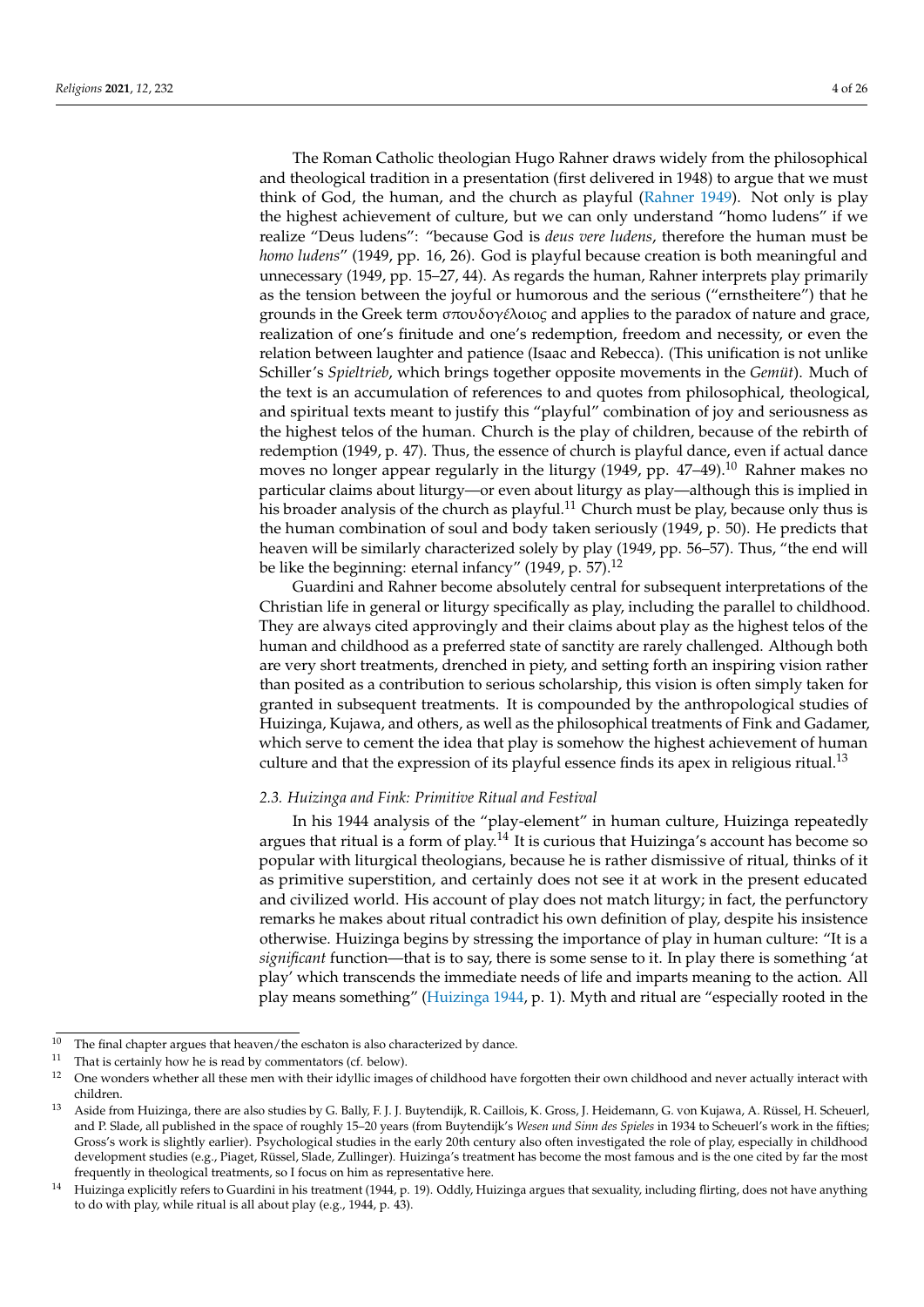primeval soil of play" (1944, p. 5). In myth, "primitive man seeks to account for the world of phenomena by grounding it in the Divine" via "wild imaginings," in which "a fanciful spirit is playing on the border-line between jest and earnest," while in ritual "primitive society performs its sacred rites, its sacrifices, consecrations and mysteries, all of which serve to guarantee the well-being of the world, in a spirit of pure play truly understood" (1944, p. 5). He suggests that in the case of ritual, play is "bound up with notions of obligation and duty" (1944, p. 8). This seems to imply that they are different notions, that maybe ritual is not so playful after all, but this is not the conclusion Huizinga draws: "Just as there is no formal difference between play and ritual, so the 'consecrated spot' cannot be formally distinguished from the play-ground" (1944, p. 10).<sup>15</sup>

Huizinga sees the festival as especially emblematic of the play character of liturgy:<sup>16</sup> "What, then, is the attitude and mood prevailing at holy festivals? The sacred act is 'celebrated' on a 'holiday'—i.e., it forms part of a general feast on the occasion of a holy day. When the people foregather at the sanctuary they gather together for collective rejoicing. Consecrations, sacrifices, sacred dances and contests, performances, mysteries all are comprehended within the act of celebrating a festival. The rites may be bloody, the probations of the young men awaiting initiation may be cruel, the masks may be terrifying, but the whole thing still has a festal nature. Ordinary life is at a standstill. Banquets, junketings and all kinds of wanton revels are going on all the time the feast lasts. Whether we think of the Ancient Greek festivities of the African religions to-day we can hardly draw any sharp line between the festival mood in general and the holy frenzy surrounding the central mystery" (1944, p. 21).<sup>17</sup> He claims that the importance of the festival ends up hiding its play character.<sup>18</sup> Commenting on the example of the potlatch, he says: "I am inclined to put his argument the other way about and say that they pertain to the realm of the sacred precisely because they are genuine games" (1944, p. 61). This clearly shows that his equation of ritual and play undergirds his treatment as a fundamental presupposition rather than arising from careful analysis as a conclusion.

For Huizinga, play always is a kind of "make-believe" or "pretending."<sup>19</sup> He thinks that this is true even in the case of liturgy or ritual; the participants are always aware that they are "pretending" (1944, p. 14). He concludes: "Hence our ideas of ritual, magic, liturgy, sacrament and mystery would all fall within the play-concept... The ritual act has all the formal and essential characteristics of play which we enumerated above, particularly in so far as it transports the participants to another world" (1944, p. 18). Yet, they do not actually match his initial definitions of play: "Let us enumerate once more the characteristics we deemed proper to play. It is an activity which proceeds within certain limits of time and space, in a visible order, according to rules freely accepted, and outside the sphere of necessity or material utility. The play-mood is one of rapture and enthusiasm, and is sacred or festive in accordance with the occasion. A feeling of exaltation and tension accompanies the action, mirth, and relaxation follow" (1944, p. 132). As we will see later, these characteristics do not necessarily apply to liturgy in any straightforward fashion: is not always visible, it is not about freedom but often about necessity, it is not always in the mood of enthusiasm, and mirth is not an essential or required feature. Yet, he insists: "The

<sup>15</sup> He reiterates this multiple times: "The participants in the rite are convinced that the action actualizes and effects a definite beatification, brings about an order of things higher than that in which they customarily live. All the same this 'actualization by representation' still retains the formal characteristics of play in every respect" (1944, p. 14).

<sup>16</sup> On the topic of the feast, see also Josef Pieper's *Leisure: The Basis of Culture*, which culminates in an analysis of the celebration of the feast ("the core of leisure") as "the basis of worship," which is thus the supreme activity of leisure [\(Pieper](#page-25-2) [1952,](#page-25-2) p. 65). While he does not employ the language of play in this context, his discussion of leisure parallels the claims made by others about play: its opposition to work, its freedom, its finding its use in itself rather than something beyond it, i.e., it is done for its own sake (1952, p. 72).

<sup>&</sup>lt;sup>17</sup> Most of his claims rely on Greek festivals: "The *agon* in Greek life, or the contest anywhere else in the world, bears all the formal characteristics of play, and as to its function belongs almost wholly to the sphere of the festival, which is the play-sphere" (1944, p. 31).

<sup>&</sup>lt;sup>18</sup> "From very early on, however, sacred and profane contests had taken such an enormous place in Greek social life and gained so momentous a value that people were no longer aware of their play-character" (1944, p. 31).

<sup>&</sup>lt;sup>19</sup> "Genuine play possesses besides its formal characteristics and its joyful mood, at least one further very essential feature, namely the consciousness, however latent, of 'only pretending'" (1944, p. 22).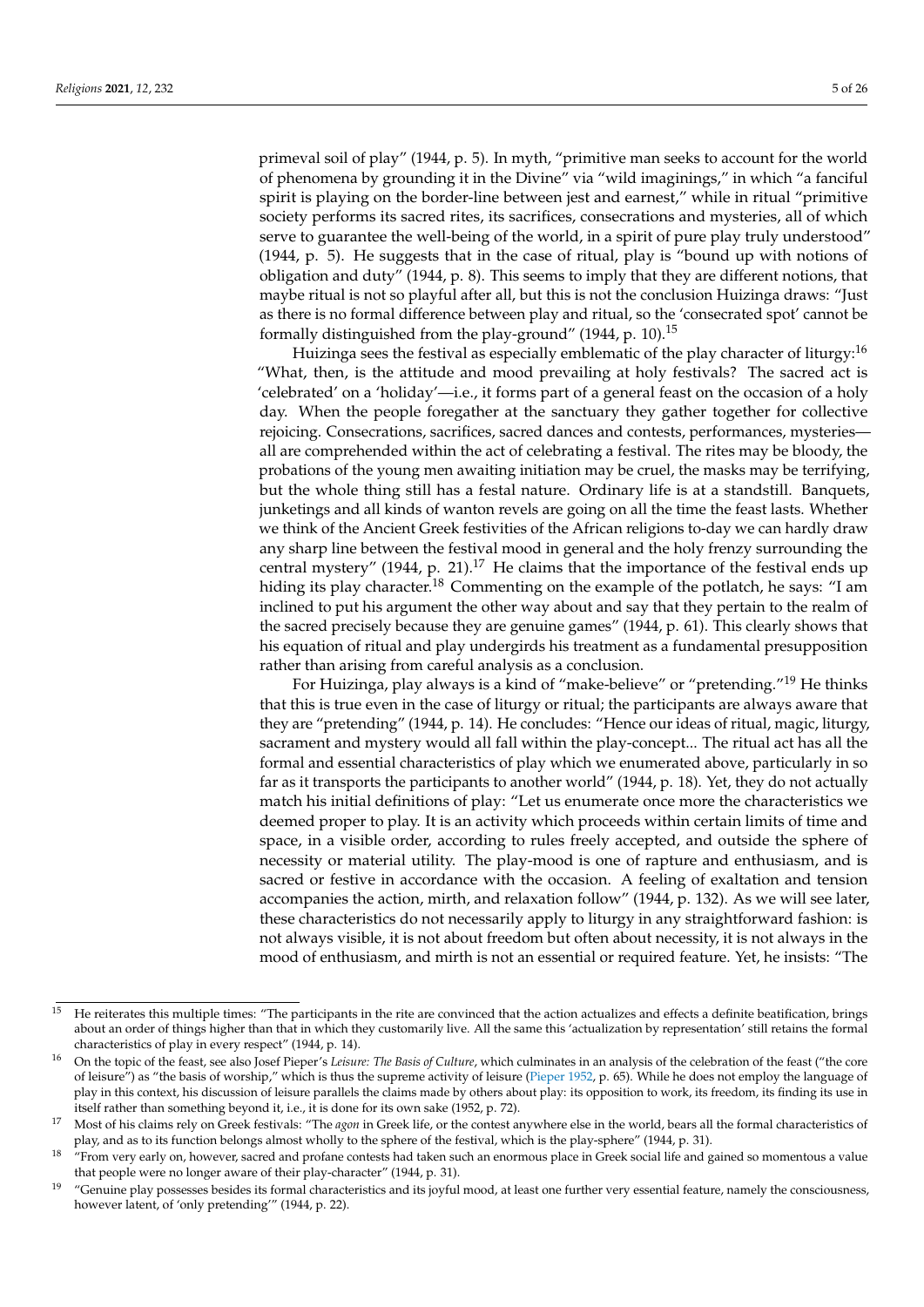ritual act, or an important part of it, will always remain within the play category, but in this seeming subordination the recognition of holiness is not lost" (1944, p. 27). Countless aesthetic and liturgical scholars will appeal to Huizinga as *the* authority on the role of play in human culture, including in the ritual act, often filtered via Gadamer's account of the phenomenon of play as central to the experience of the work of art. $20$ 

The same year that *Truth and Method* appeared, Eugen Fink, maybe Husserl's most faithful disciple, published a book on play (*Spiel als Weltsymbol*), in which he analyzes ritual, cult, and liturgy as play, albeit again thinking here of "primitive" cultures and "superstitious" practices [\(Fink](#page-24-4) [1960\)](#page-24-4).<sup>21</sup> What is interesting is that Fink links this also to symbolism; the title of his book rendered into English is *Play as Symbol of the World*. He interprets two fundamental elements of human culture as play: metaphysics and myth. To speak of play as a possibility is to emphasize that human existence is open for itself (1960, p. 16). It is a "speculative symbol" of its worldhood (*Weltwirklichkeit*). Play has the significance of world inasmuch as it shows the special connection between human and world (1960, p. 22). In this way, human life gains meaning and significance. At the same time, play always has a dimension of "irreality," a sort of "as if" character (1960, p. 32). Play is without purpose, inasmuch as it involves total freedom and special creativity (1960, p. 78). Like Huizinga, he suggests that it has elements of unreality, of pretense, and of imitation, although it cannot be reduced to any of these dimensions (1960, p. 85). Play "presents" (or represents) and produces semblance (*Schein*) (1960, pp. 110–11).

Fink argues that liturgy (*Kult*) is "the attempt of recreating the original light of the world onto individuated, finite things" (1960, p. 130). It separates the holy from the everyday by treating certain sacred items as symbolic of "unholy" life more broadly (1960, p. 132). Liturgy thus always involves representation (and is operated by representatives like priests). Thus, he contends that "the holy (*das Heilige*) must appear where the whole (*das Heile*) denies itself as the foundational trait of the worldhood of all things or has been darkened by the dust of the everyday" (1960, p. 135). In this liturgical context, play becomes the only possibility in indigenous cultures to work against the power of the demonic (1960, p.  $136$ ).<sup>22</sup> Thus ultimately the world reaches beyond itself to the gods: "The play motive of liturgical play gains its deeper significance only when it is referred to the whole and thus 'transcends' interworldly processes. The truth of the play of the gods is the play of the world" (1960, p. 183). The human "drive to adoration" in Fink's view "is connected at its roots with the drive to play" (1960, p. 183).<sup>23</sup> He summarizes his insights on the relation of play and liturgy by stressing its magical qualities, its distance from ordinary life, the shadow cast by the extraordinary onto the ordinary via the mask of the priest (1960, p. 193). After this "holy" has become profane, play shows human understanding of the world and existence, while the world itself is without purpose and meaning.

Apart from their questionable assumptions about "primitive cultures" and the way in which "primitive peoples" supposedly experienced their sacred cults, both Huizinga and Fink stress that play is deeply meaningful for human life and culture, although loosened from serious labor, utilitarian purpose, or strict reliance on reality.<sup>24</sup> Play is free and

<sup>&</sup>lt;sup>20</sup> For a couple of prominent examples, see [Bryce](#page-23-0) [\(1982\)](#page-23-0), [Kritzinger](#page-24-5) [\(2005\)](#page-25-3), [Richter](#page-25-3) (2005), and [Chauvet](#page-24-6) [\(2008\)](#page-24-6).

Given that both books (Fink's and Gadamer's) are published in the same year, neither author refers to the other in their treatment of play, but clearly this topic was "in the air," so to speak (e.g., [Caillois](#page-23-1) [1962\)](#page-23-1). One should note that Fink makes some odd distinctions between philosophy and theology. He claims that it begins in religion but is now becoming secular or profane. His goal therefore is not a "phenomenology of play" but "a recognition of play as a key phenomenon of truly universal stature" ("Doch hier geht es gar nicht so sehr in erster Linie um die Erfassung einer Sache, nicht um eine 'Phänomenologie' des Spiels, sondern um die Welt-Bedeutsamkeit des Spiels, um die Erkenntnis des Spieles als eines Schlüsselphänomens von wahrhaft universalem Rang") (1960, p. 54). See also his discussion of the symbolism of bread (1960, p. 152).

<sup>&</sup>lt;sup>22</sup> "Primitive cult has the character of play because it is first of all magic of masks" and participates in the demonic (1960, p. 181).<br><sup>23</sup> Interestingly First thinks that contenus cause literary is more arrivale of an

<sup>23</sup> Interestingly, Fink thinks that contemporary liturgy is mere residue of ancient cult, having lost all its fire, hence become mere ashes of ancient ritual (1960, pp. 186–87).

 $24$  Several unquestioned assumptions seem at work in many of the German thinkers: on the one hand that labor (associated with the lower classes) is less valuable than leisure activities (such as the higher classes can pursue and which were by many at the time considered the mark of "civilization" and "culture"), on the other hand that activities with utilitarian or pragmatic ends are of less value than those undertaken solely for their own sake (maybe unconsciously influenced by the idealist bent of much German philosophy). This is coupled with a paradoxical (romanticizing) elevation and simultaneous dismissal (as "superstituitous") of "primitive" cultures.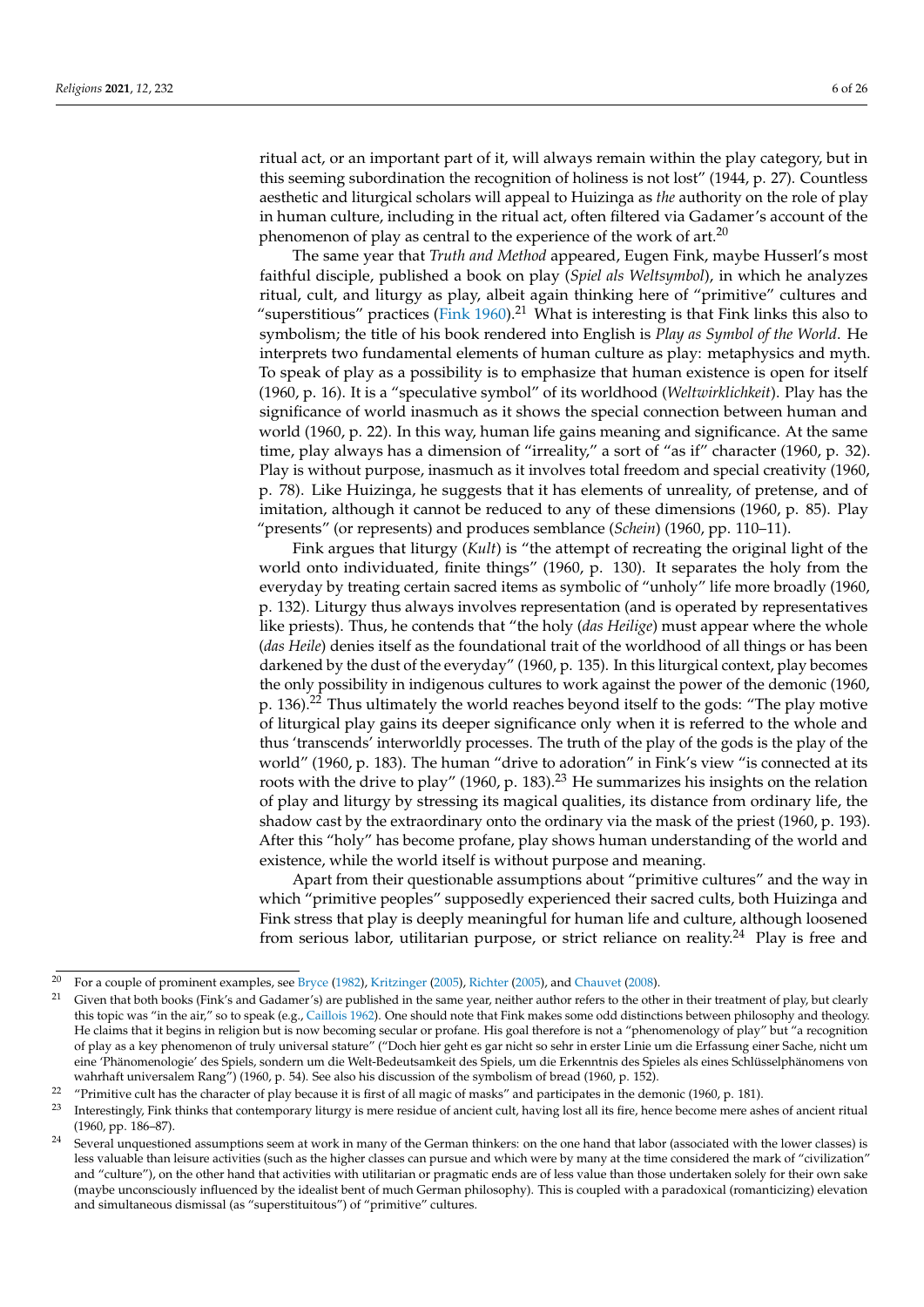fantastical, reaching its height in the orgy of the feast. It thus serves the function of escape from the difficulties of life, supports social bonds, and allows for transcendent, mythic, and ultimately superstitious meaning.

#### *2.4. Gadamer: Play and the Work of Art*

Probably the most famous and most influential account of play is that of Hans-Georg Gadamer in *Truth and Method*, where he employs it as a phenomenon that can be paradigmatic for understanding the nature of the work of art. Gadamer describes the phenomenon of play as one that involves seriousness and total absorption, even while the players know that they are only playing a game.<sup>25</sup> Play is characterized by a "to-and-fro" movement, which he will later interpret to be especially indicative of our participation in the work of art, which requires a similar back-and-forth (and is thus not mere passive observation). This movement of play is constantly renewed and a natural process of "pure self-presentation" [\(Gadamer](#page-24-7) [1960,](#page-24-7) p. 105). This *Darstellung* or presentation of the play is a self-presentation that is first limited to itself in the sense of presenting an absorbing whole, but also points beyond itself by involving the audience (1960, pp. 108, 117). Play absorbs the player wholly and thus has primacy over the player's consciousness. It is "without goal or purpose but also without effort" and thus experienced as relaxation (1960, p. 105). Each game has its own "spirit" and draws the players into itself, even exercises a spell over them (1960, pp. 107, 106). The play (or game) absorbs us and sweeps us up into it: "The player (*Spieler*) experiences the game (*Spiel*) as a reality that surpasses him" (1960, p. 109). Thus, "the players (or playwright) no longer exist, only what they are playing" (1960, p. 111). It is the play that matters rather than the individual players.<sup>26</sup>

Gadamer is not engaged in an analysis of liturgy per se, but is focused on the phenomenon of art. Yet, he makes several comments about ritual in this context. He repeatedly refers to Huizinga's treatment favorably, especially relying on it for his occasional comments about ritual or "holy" play (1960, p. 104).<sup>27</sup> Ritual functions not as mere spectacle, but as drama, i.e., as staged play: "A procession as part of a religious rite is more than a spectacle, since its real meaning is to embrace the whole religious community. And yet a religious act is a genuine representation for the community; and likewise, a drama is a kind of playing that, by its nature, calls for an audience. The presentation of a god in a religious rite, the presentation of a myth in a play, are play not only in the sense that the participating players are wholly absorbed in the presentation play and find in it their heightened self-representation, but also in that the players represent a meaningful whole for an audience" (1960, p. 109). The liturgy thus stages a "world": "But however much a religious or profane play represents a world wholly closed within itself, it is as if open toward the spectator; in whom it achieves its whole significance" (1960, p. 109). Gadamer especially stresses the idea of mimesis in this context, linking it to "play in the form of dancing, which is the representation of the divine" (1960, p. 113). In this, he is in agreement with Rahner who also interprets dance as the apex of play.

His most extensive discussion of ritual occurs in the analysis of the sacred festival, which he puts forward as an example of play as art in its fullest sense in a way that is very similar to Huizinga: "The originally sacral character of all festivals obviously excludes the familiar distinction in time experience between present, memory, and expectation. The time experience of the festival is rather its *celebration*, a present time sui generis" (1960, p. 121). Gadamer warns, however, of a reduction of ritual to mere aesthetic consciousness: "This is seen most clearly in one type of representation, a religious rite. Here the relation to the community is obvious. An aesthetic consciousness, however reflective, can no longer

<sup>&</sup>lt;sup>25</sup> Guardini similarly emphasizes the "seriousness" and "absorption" of the child's play and of artistic creation (1930, p. 103).

<sup>&</sup>lt;sup>26</sup> Ricœur also stresses this in his analysis of Gadamer on play, which goes on to apply this notion of play to the move of appropriation in the mimetic interaction with the "world" of narrative [\(Ricoeur](#page-25-4) [1981,](#page-25-4) pp. 185–93).

<sup>&</sup>lt;sup>27</sup> "Setting off the playing field—just like setting off sacred precincts, as Huizinga rightly points out—sets off the sphere of play as a closed world, one without transition and mediation to the world of aims." (1960, p. 107). Indeed, the religious act "rests absolutely within itself" and conveys a superior truth (1960, p. 112).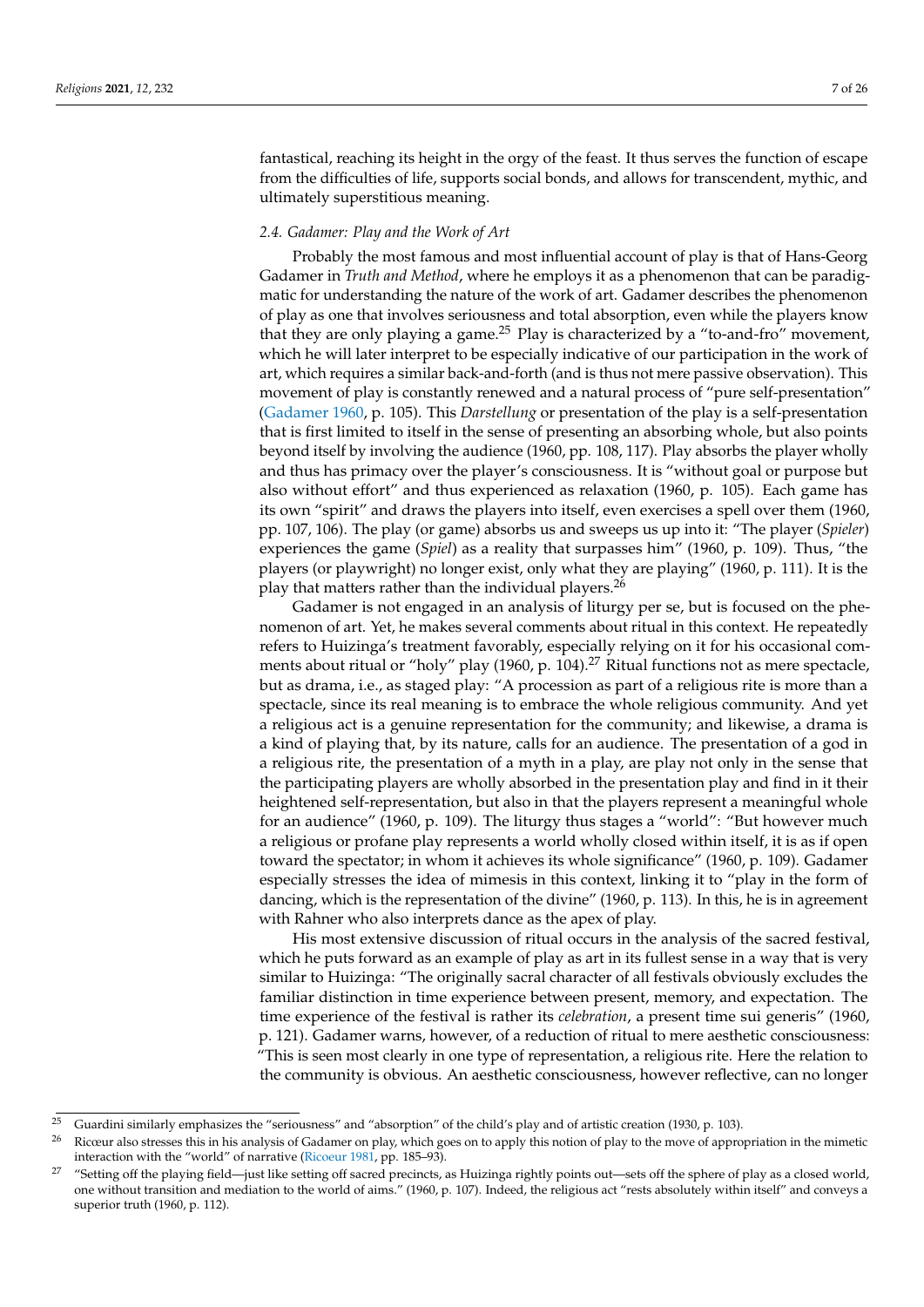suppose that only aesthetic differentiation, which views the aesthetic object in its own right, discover the true meaning of the religious image or the play. No one will be able to suppose that the religious truth of the performance of the ritual is inessential" (1960, p. 115). He continues: "Rather, it is in the performance and only in it—as we see most clearly in the case of music—that we encounter the work itself, as the divine is encountered in the religious rite" (1960, p. 115). This claim goes considerably beyond Huizinga for whom the significance seems to be lodged entirely within the ritual and who also acknowledges no truth claims for it.

Thus, the characteristics of ritual and art as forms of play, as they emerge in these authors and find their culmination in Gadamer's treatment of the work of art, are: (1) play is engaged with seriousness and in total absorption; it thus constitutes a "closed world" (having its purpose only in itself), (2) play follows rules and an order particular to the game, but they are engaged freely and may be subject to change, (3) play is characterized by a back-and-forth movement, including calling forth repetition and continual renewal, (4) play reaches its height in presentation or spectacle (*Darstellung ins Gebilde*), displaying mimetic features of representation and staging, (5) play engages the emotions (such as exultation and mirth).

### **3. The Ludic Presupposition in Contemporary Liturgical Theology**

The identification of liturgy and play has become ubiquitous in recent studies of liturgy or ritual.<sup>28</sup> Joseph Ratzinger (before becoming Pope Benedict) took up Guardini's book under an almost identical title in 1999 and begins his treatment with Guardini's suggestion that liturgy ought to be understood in terms of play. He summarizes: "The point of the analogy was that a game has its own rules, sets up its own world, which is in force from the start of play but then, of course, is suspended at the close of play. A further point of similarity was that play, though it has a meaning, does not have a purpose and that for this very reason there is something healing, even liberating, about it. Play takes us out of the world of daily goals and their pressures and into a sphere free of purpose and achievement, releasing us for a time from all the burdens of our daily world of work. Play is a kind of other world, an oasis of freedom, where for a moment we can let life flow freely" [\(Ratzinger](#page-25-5) [1999,](#page-25-5) p. 13). Ratzinger does not endorse this "analogy" entirely, although he cites the reference to children's play as "rehearsal of later life" favorably as a reminder "that we are all children, or should be children, in relation to that true life toward which we yearn to go" (1999, p. 14).<sup>29</sup> Although this play that anticipates the kingdom or another world says something true of liturgy, Ratzinger finds it a bit too vague. Unless the liturgy is focused on God, it is mere "fooling around" (1999, p. 23). (It is maybe worth pointing out that Ratzinger's is one of the few qualified endorsements of the parallel between play and liturgy. Most are far more enthusiastic and display none of Ratzinger's hesitations.)

## *3.1. Liturgy as a Game*

JNJ Kritzinger explicitly appeals to Huizinga in order to argue "that one fundamental 'move' we need to make... is to discover (or recover) the notion of play and playfulness at the heart of Christian faith" [\(Kritzinger](#page-24-5) [2005,](#page-24-5) p. 71). Liturgy ought to "inculcate a sense of joyful creatureliness, inviting worshippers to become... the grateful children of God playing in the presence of their creator" (2005, p. 72). He repeatedly returns to this analogy

<sup>&</sup>lt;sup>28</sup> A search for "liturgy" and "play" on the ATLA Religion Index yields a result of roughly a hundred articles. A couple of those are about using "play" as a pedagogical function for children's church or catechesis (e.g., [Sokol](#page-25-6) [1981\)](#page-25-6), but the great majority concern themselves with the idea that liturgy itself is a form of play. It is also worth pointing out that many other liturgical treatments (both in liturgics and in contemporary liturgical theology) make briefer references to the parallel between play and liturgy or assume their identification as a presupposition without further elaboration. For one example, see [Power](#page-25-7) [\(1984,](#page-25-7) p. 85). These kinds of references are ubiquitous in the literature. I have focused here on the fuller treatments that explicitly discuss the issue rather than simply assuming it as a given.

<sup>&</sup>lt;sup>29</sup> For an interesting analysis of the overlap or parallels between children's play and liturgy, see [Post](#page-25-8) [\(1995,](#page-25-8) pp. 185–214). He explicitly refers to Guardini (1995, p. 201). He also connects such play to theater (1995, pp. 198–200).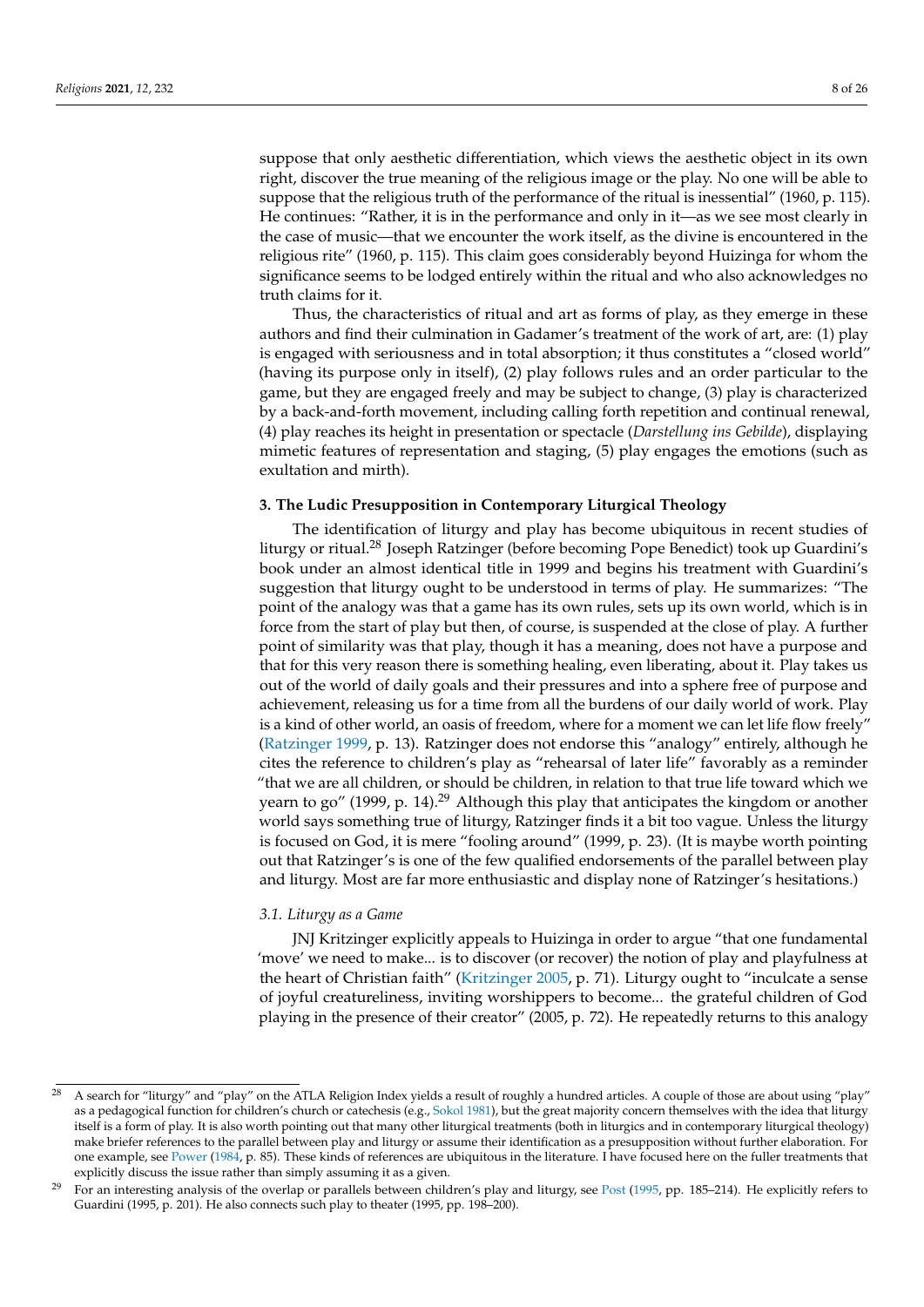of children's play as a model for worship.<sup>30</sup> Martin Farrell also argues that children's play is serious and thus play is an appropriate term for liturgy. Liturgy is "recreation" and ought to be playful and abundant [\(Farrell](#page-24-8) [2001,](#page-24-8) pp. 19–20). Jack Williams similarly adopts previous claims about play and ritual fairly uncritically [\(Williams](#page-25-9) [2018,](#page-25-9) pp. 323–36). Relying on Gadamer, he highlights several points: "First, like play, religious ritual exhibits intended unintentionality. The liturgy is intentionally entered into by the participant: the time and location is demarcated by sacred spaces and times, or consecration" (2018, p. 327). Second, "the play-character of ritual requires serious involvement; to be a success, the ritual cannot be regarded as 'just' ritual" (2018, p. 327). Finally, "a transformation into structure occurs which allows the mimetic presentation of religious truth, and ultimately even the divine itself" (2018, p. 328). He concludes: "Play is an important concept for liturgy precisely because it connotes an activity which, if engaged in with seriousness, can make present a truth that transcends a crude description of the activity" (2018, p. 328). Thus, somehow the notion of play enables liturgy both to preserves its "seriousness" and to demonstrate levity and celebration. For Bryce, liturgy is play because it is characterized by freedom, by having its own "order," by being distinct from regular life, and by its connection to "aesthetics and creativity" [\(Bryce](#page-23-0) [1982,](#page-23-0) p. 15). Despite her emphasis on order, she also repeatedly stresses the analogy to children's play. Paus also highlights the importance of order and structure in the play of liturgy [\(Paus](#page-25-10) [1983,](#page-25-10) p. 299). For Zsolt Ilyés "liturgy is celebrated playfully, or rather, it requires a playful disposition for its celebration" [\(Ily](#page-24-9)és [2009,](#page-24-9) p. 138).

Luke Timothy Johnson contends that liturgy is marked "decisively as play of a distinct and elevated kind" and maintains "formal elements of play" [\(Johnson](#page-24-10) [2015,](#page-24-10) p. 99). For Johnson, the fact that liturgy is play means that it "enables participants to experience a form of transcendence," that it allows participants to "internalize the patterns of liturgical play," such that they become part of the community, and that it generates a spirit of freedom, because worshipers know the formal "rules of the game" (2015, pp. 99, 100). Janet Walton uses the expression "holy play" to speak of improvisation in liturgy, which she considers "essential for effective ritualizing" [\(Walton](#page-25-11) [2001,](#page-25-11) p. 294). $31$  Such "improvisation or holy play intends to use engaged bodily ways of knowing to transform ourselves and our world" (2001, p. 296). She insists on a strong role for the imagination in worship: "This rationale and schema for improvisation and imagination in worship, or as I term it 'holy play' dares to suggest that we play with the story of God and our stories" (2001, p. 304). Imagination and playfulness are often associated, maybe reminiscent of Kant's notion of the play of the imagination.

Don Saliers also considers improvisation and flexibility an important element in liturgy. He argues: "Only when we learn to improvise with the prayer and work of Jesus Christ throughout all the seasons of life will we come to understand liturgy as holy play" [\(Saliers](#page-25-12) [1994a,](#page-25-12) p. 44). In a similar vein, Geoffrey Wainwright talks about liturgy as an "eschatological game" with rules, room for improvisation, well-tried moves, and a special purpose [\(Wainwright](#page-25-13) [1997,](#page-25-13) p. 19).<sup>32</sup> Constance Parvey compares the "holy play" of liturgy both to children's play and to theater [\(Parvey](#page-25-14) [1986,](#page-25-14) p. 49). She argues that holy play "helps us to become responsible before God and to internalize the eschatological vision that informs our 'I' as persons and our 'we' as people" (1986, p. 50). Here the language of play seems to become tantamount to arbitrary invention in worship.

Kieran Flanagan, an important sociologist of liturgy, assumes in several places that liturgy is a form of play and tries to illuminate how that is the case, appealing especially to the notion of performance: "Thus, regardless of the credibility the actors achieve in

<sup>&</sup>lt;sup>30</sup> Kritzinger reiterates this in the conclusion: "May the liturgies we design and perform also have such a liberating effect, as we play together in the garden of God" (2005, p. 77). See also [Ponder](#page-25-15) [\(1998\)](#page-25-15).

<sup>&</sup>lt;sup>31</sup> She relies heavily on Gelineau ("The Symbols of Christian Initiation") who challenged churches to "play" with the symbols of their liturgies.

Dalmais also speaks of liturgy functioning as play (in [Martimort](#page-24-11) [1987,](#page-24-11) p. 235). Similarly, [Gallen](#page-24-12) [\(1973,](#page-24-12) p. 273) argues that play is at the very heart of ritual. Like others he grounds this in the verse from Proverbs where wisdom is playing before God and the idea that God himself plays (1973, p. 274), already expressed by Hugo Rahner. Ilyés (among many others) also refers to this (2009, p. 140).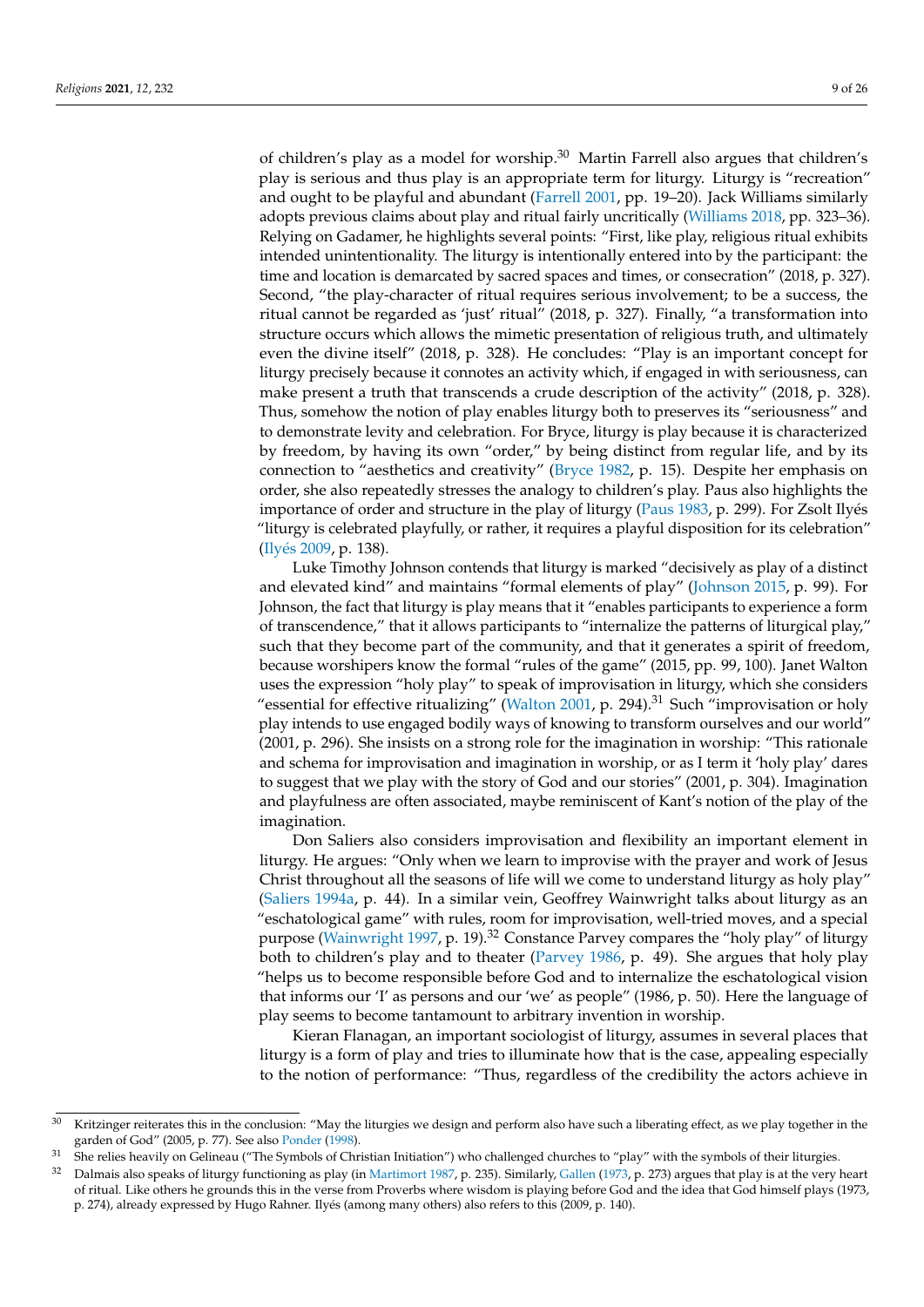performance, the form of rite can be regarded as a *mere* form of play. Rites can be interpreted as forms of play, that embody the serious and the trivial within their social frames" [\(Flanagan](#page-24-13) [1988,](#page-24-13) p. 351). He sees play as especially characterized by dualisms that also characterize liturgy: "Play moves continually through dualisms that are artificial: stimulus-response; spontaneity-order; and chance-regulation. But these dualisms have to be tacitly regulated lest the ritual lurches out of balance and distorts the epiphany it routinely petitions to engage in its performance. Mistakes that disrupt the 'flow' can disorder this sacred task" (1988, p. 357). The language of play is helpful for liturgy, because it is able to restore it to its function and show it as a distinct form: "It can be used to argue for a restoration of the original language of purpose to the rite, so that by defining it as a form of play, a ritual game with the sacred, its distinctive autonomous basis can be drawn out. This would be to restore the rite to its proper systems of associations" (1988, p. 360).<sup>33</sup> In a later book, he treats liturgical forms "as playful means of the holy" [\(Flanagan](#page-24-14) [1991,](#page-24-14) p. 292). He indicates that "this approach draws out the degree to which these are ritualised games dealing in wagers, in hopes, that the players and their audience will find what they seek in the enactment of liturgy" (1991, p. 292). Here we have gone beyond playfulness in the sense of the play of children to play as performance or drama.

## *3.2. Liturgy as Drama*

Many theologians take up the association of liturgy and drama, i.e., "play" in the sense of "staging" or "performance."<sup>34</sup> Jean-Marie Chauvet speaks of liturgy as play on the one hand in the sense of festivity or performance, and on the other hand as "having play" in the sense of maintaining the necessary distance between human and divine [\(Chauvet](#page-24-6) [2008\)](#page-24-6). Both Huizinga and Fink had already pointed to the way in which Greek religion and piety was fundamentally expressed in dramatic staging. Jürgen Bärsch examines this relationship in regard to Christian liturgy. He distinguishes liturgical theatre-like productions (especially around Annunciation and Easter) from Guardini's more fundamental claim that all of liturgy functions as play in the sense of being free and without external purpose. Play and drama are not the same, although both have mimetic functions, albeit not in the strong imitative sense of cult that was the case for pre-Christian cultures. He points to the increasingly dramatized services especially at the holy sites, starting in the fourth century. This constitutes a transformation toward what he calls "scenic liturgy" [\(Bärsch](#page-23-2) [2005,](#page-23-2) p. 9). The level of drama increases during the Middle Ages, at least in the West. Relying heavily on Odo Casel, he argues that the early 20th century liturgical movement spoke of "holy play" in order to stress the need for active participation in the holy action (2005, pp. 16–17). Liturgy presents or stages the drama of salvation in Christ symbolically. Here play becomes drama: *Spiel* becomes *Schauspiel* (2005, p. 19).<sup>35</sup> The call and response structure of liturgy constitutes a playful back-and-forth (2005, p. 20). Only within liturgy are the most basic elements of play and festival in human life taken seriously (2005, p. 22). After this detour through Casel, Bärsch concludes that liturgy is play in the sense that it makes present the drama of salvation, in the sense of symbolic sign, representation, active participation, and in the sense that it nourishes our daily lives and transforms them salvifically  $(2005, p. 23).$ <sup>36</sup>

Dillistone similarly suggests that early Christianity took on many elements of Greek drama: "The church *was* the theater; the eternal passion of God *was* the drama; the sacred ministers *were* the actors. To all intents and purposes, religion and drama had become

<sup>33</sup> He explicitly appeals to Gadamer in this context: "Following Simmel, one can regard choral evensong as a form of sociability, a playing at a game to effect its own transcendence, so that the social mechanism passes out of prominence to become unnoticed and insignified. Ultimately, the social seems to disappear altogether. As a form of play, choral evensong is a ritual game played with ontological significance, translating the ordinary into the realm of the extraordinary. Its form finds true expression in pursuing a task Gadamer has stipulated for play. This means finding its true perfection in being an art effecting 'the transformation into structure' of a holy ideal. Achieving this means that the form enters as play..." (1988, p. 361).

 $34$  On this topic see also [Jeroense](#page-24-15) [\(1995\)](#page-24-15).

<sup>35</sup> "Die Liturgiefeier ist bildhaft-dramatisches Geschehen, in das möglichst alle Feiernden als Spielende einbezogen werden sollen, weil gerade das Erleben ein wesentliches Element des sakramentalen Geschehens ist" (2005, p. 19).

<sup>36</sup> Christine Schnusenberg interprets the Eucharist in terms of ancient theatre [\(Schnusenberg](#page-25-16) [2010\)](#page-25-16).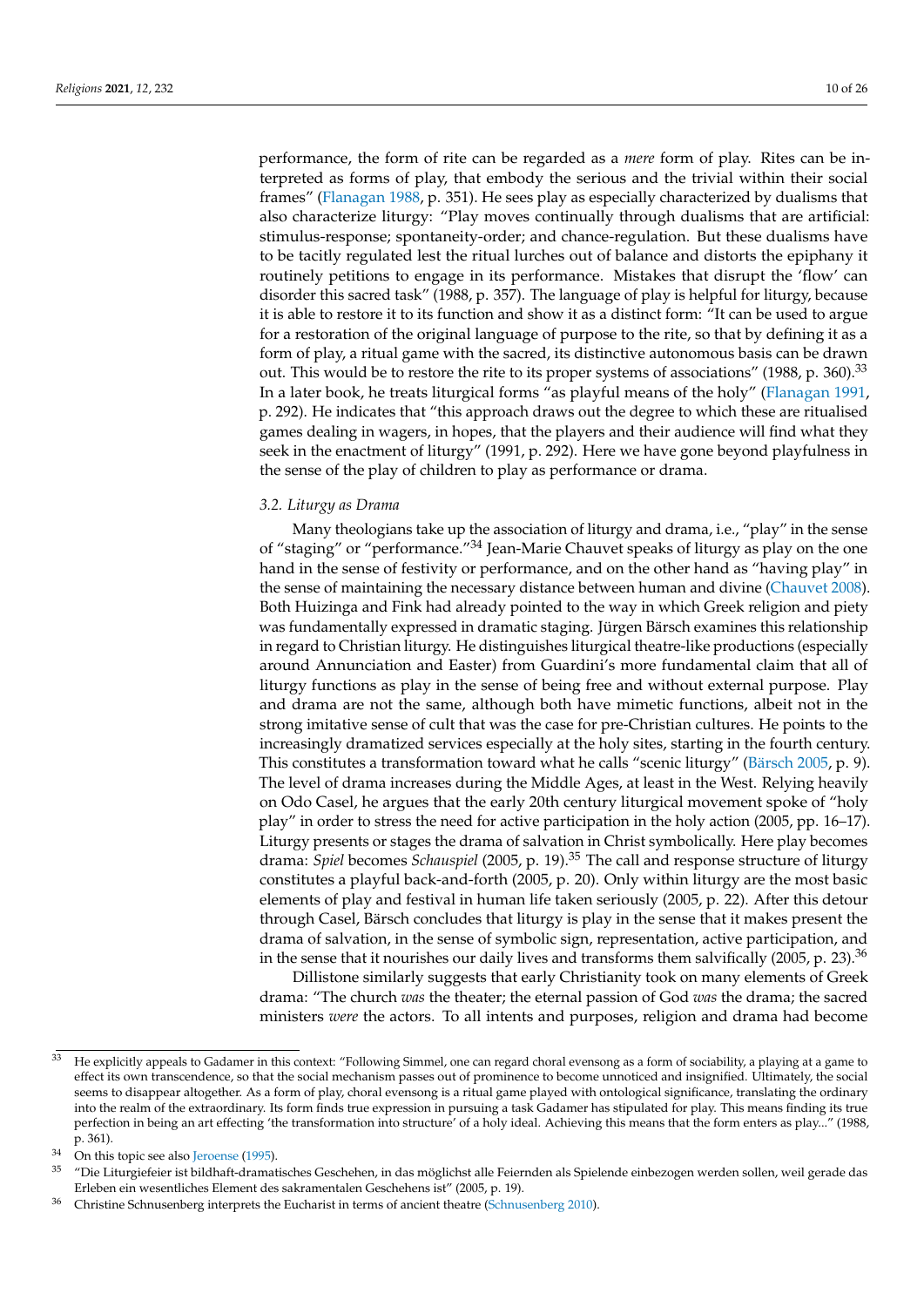one" [\(Dillistone](#page-24-16) [1974,](#page-24-16) p. 127). Robert Hovda speaks of liturgy as "kingdom play" and concludes: "Its 'believe demand' is not relieved, because it is not playacting but the intentional faith-expression of a believing community. It is the *power* of such 'performance' that is the point... and there the analogy does not limp at all" [\(Hovda](#page-24-17) [1982,](#page-24-17) p. 263). Hovda stresses "immediacy, involvement, and engagement" in liturgical play [\(Hovda](#page-24-18) [1986,](#page-24-18) p. 42). Speelman tries to differentiate liturgy and theater, but speaks of both of them as play, concluding: "It seems that theatre, therapy and liturgy are all directed towards one goal: to restore the human person in his-and-her original integrity" [\(Speelman](#page-25-17) [2002,](#page-25-17) p. 208). He stresses that this does not mean that liturgy is itself theatre or therapy, although they are parallel and all are kinds of play.<sup>37</sup> Richter also draws on Huizinga [\(Richter](#page-25-3) [2005,](#page-25-3) pp. 248–50) and Casel (2005, pp. 145–83) to stress that liturgy is essentially playful and dramatic, arguing that it is, in fact, more performative and more participatory than a staged play (2005, pp. 275–80).

Roger Grainger draws even more explicit parallels between liturgy and theatre. Liturgy is a drama in which "we are the players, and God himself our *metteur en scène*" [\(Grainger](#page-24-19) [2009,](#page-24-19) p. 19).<sup>38</sup> He highlights several parallels between ritual or liturgy and theatre, such as the use of the imagination, its "safety" (because it is "only a play"), the focus and attention, and the emotional distance involved (2009, p. 41).<sup>39</sup> The essential point is that "ritual celebration, ritual demonstration, ritual games [are] all aspects of ritual used in order to discover the truth of a dramatic situation... as worshippers try out liturgy for size" (2009, p. 72). Only by "experiment[ing] in this way" with liturgical practice can "the heart" be put "back into our worship" (2009, p. 72). Liturgy is "divine play," "liturgies may be seen as theological dramas," and "deprived of its dramatic armature... liturgy ceases to have any value as a unique way of saying things which cannot otherwise be said" (2009, pp. 74, 75, 83). Nathan Mitchell compares liturgy to a musical score that must continually be exposed to "the risk of performance" [\(Mitchell](#page-24-20) [2006,](#page-24-20) p. 38). Karl-Heinrich Bieritz similarly insists on this parallel, suggesting that contemporary aesthetics might fulfill some of the needs that liturgy and passion plays satisfied in earlier centuries [\(Bieritz](#page-23-3) [2009\)](#page-23-3).

#### *3.3. Liturgy as Gratuitous*

Maybe the most persistent point made over and over again is the idea that liturgy is done for its own sake and therefore gratuitous. Many of the authors already discussed either stress it or at least imply it. Already Guardini emphasizes that liturgy "must learn not to be continually yearning to *do* something, to attack something, to accomplish something useful, but to play the divinely ordained game of the liturgy in liberty and beauty and holy joy before God" [\(Guardini](#page-24-1) [1930,](#page-24-1) p. 106). Simon Chan simply says: "Like play, the liturgy has no purpose, yet it is full of meaning" [\(Chan](#page-24-21) [2006,](#page-24-21) p. 54). For Williams "the treatment of liturgy as anything but an end in itself would be regarded as improper" [\(Williams](#page-25-9) [2018,](#page-25-9) p. 327). Ilyés also employs "the human person at play" as "a model for contemporary liturgical understanding" in this sense. In his view, the very nature of the ritual act is ludic. Losing a sense of play inevitably entails "a loss of the liturgical" (2009, p. 134). Liturgy "has a gratuitous dimension, as liturgy is also a feast, a dance, a form of play" (2009, p. 136). Liturgical celebration includes "ludic behaviour which affords levity, gratuity and the festive air of play at liturgy" (2009, p. 137). Indeed, "playfulness is not a secondary characteristic of liturgy, but is at its essence" (2009, p. 138). Because it is gratuitous, the meaning of liturgical action "is manifested in an activity that is not motivated by necessity, desire or ends, but is done for its own sake" (2009, p. 139).<sup>40</sup> It has no (utilitarian) purpose. At the same time, "rules are constitutive of both play and liturgy"

 $37$  "People have to be capable of playing with rites and symbols so that they can experience their meaning. The meaning of the liturgy is released by the game" [\(Speelman](#page-25-17) [2002,](#page-25-17) p. 214).

<sup>&</sup>lt;sup>38</sup> He employs Kantian language of purposiveness to work this out.

 $39$  He does, however, also acknowledge several differences between theatre and liturgy (2009, pp. 42–43).

 $40$  He also links it to freedom, appealing to Pannenberg and Moltmann in this context (2009, p. 141).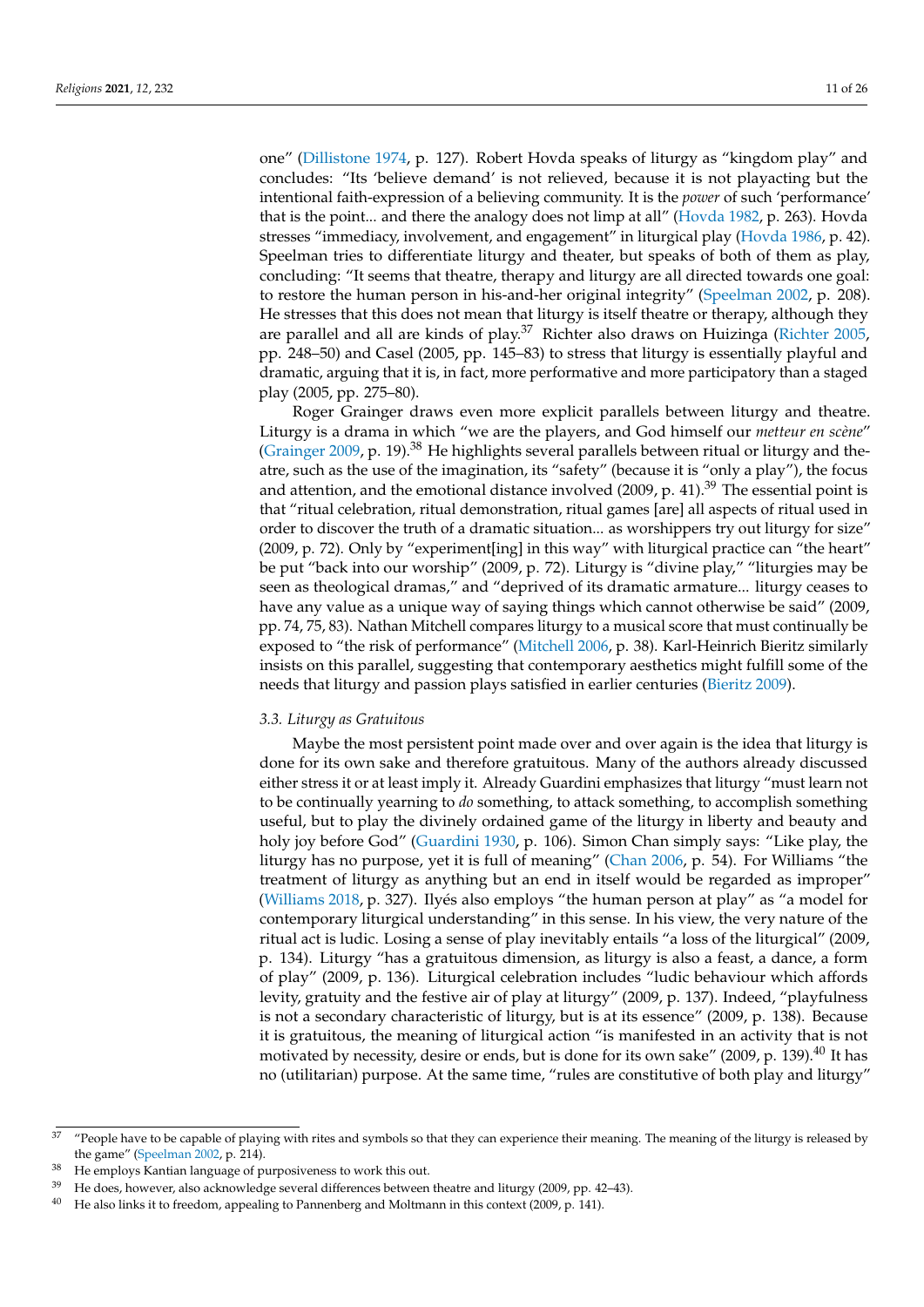(2009, p.  $144$ ).<sup>41</sup> Just like liturgy, "play is taken seriously by the player, but may seem ridiculous to the observer" (2009, p. 146). "Play is characterized by an isolation or distance from daily life" (2009, p. 147).<sup>42</sup> Several themes are highlighted here that we already saw in earlier thinkers: liturgy is like play in that it has no purpose or goal beyond itself; it observes rules, although it also involves levity or even mirth, especially when it is festal; thus, it is taken seriously by those involved in it but may appear ridiculous to bystanders. Paus similarly stresses the seriousness of liturgical play, which has its purpose only in itself (1983, p. 297). It is removed from ordinary life, renders all other being insignificant, and becomes absorbed solely in itself. It becomes a "presentation" (*Darstellung*) of the "primordial religious idea" (*religiöse Uridee*) (1983, p. 298). He highlights that ritual "is in essence (*Wesen*) without purpose (*zwecklos*), aims for no goal or future" (1983, p. 302).

This idea that liturgy is gratuitous and without purpose is affirmed even by scholars who do not use the play analogy. Robert Taft says that liturgy "serves no purpose beyond itself" in that "it has the gratuitousness and uselessness of all symbol." That is to say: "It doesn't mean something; it simply means. It has no more use than art, or poetry or a kiss" [\(Taft](#page-25-18) [1997,](#page-25-18) p. 53). Paul Westermeyer reviews a whole slew of liturgical theologians who all make this claim and goes on to show his fundamental agreement (1998, pp. 193–208). He cites Don Saliers, William Willimon, and Harmon Smith who all argue that worship has no "instrumental" function and no purpose. Patrick Miller affirms that "there is no more *useless* thing we do than praise God—*and that is the reason we do it*" (cited in [Westermeyer](#page-25-19) [1998,](#page-25-19) p. 194; emphasis his). Worship is an end in itself and accomplishes nothing.<sup>43</sup> Aidan Kavanagh articulates as a rule that "liturgy is never used for ulterior motives such as education" because it is "an end in itself" [\(Kavanagh](#page-24-22) [1982,](#page-24-22) p. 27–28). Kritzinger similarly asserts that interpreting worship as play "helps us overcome the distortion of Christian ethics into moralism" [\(Kritzinger](#page-24-5) [2005,](#page-24-5) p. 75). He contends that "play theory helps us realize that religious ritual is voluntary, non-necessary, and limited to specific times and places" (2005, p. 75).

The notion of play, then, has become at the very least a crucial analogy for liturgy, but in many cases even a claim about its essential nature. This involves four related claims: (1) Liturgy is play inasmuch as it has no purpose outside of itself but is undertaken wholly for its own sake. (2) Liturgy is play in that it follows rules and is engaged in with seriousness, although it also produces enjoyment and mirth. (3) Liturgy involves its participants in the way in which players are involved in a game: wholly absorbed, thoroughly enjoying themselves, and yet utterly dedicated to the game. At the same time, (4) liturgy is also a performance, a staging, a closed world, where we leave "ordinary life" behind and enter into the "sacred" world of liturgical play. Liturgy is mimetic staging in that it "represents" salvation history, while also dramatically enveloping us within such performance, thus making salvation dramatically present to us.<sup>44</sup>

Is "play" a good metaphor or analogy for what occurs in liturgical or ritual practice? Is liturgy like playing a game or staging a play? Despite the overwhelming embrace of these identifications of liturgy and play, the final sections of this contribution will attempt to complicate this ubiquitous association and to argue that these two phenomena should be distinguished more carefully. This is obviously not to say that liturgy has no playful elements at all. Phenomena need not be different in all respects. Some similarities and areas of overlap between liturgy and play can certainly be acknowledged. Yet, there are

<sup>&</sup>lt;sup>41</sup> In fact, he argues that the observation of these rules is identical in both cases (2009, p. 145).

<sup>42</sup> Indeed, he mentions in one breath "football, many children's games, the liturgy of the Hours, the liturgy of the Word and the Eucharist" (2009, p. 147).

<sup>&</sup>lt;sup>43</sup> "None of that accomplishes anything or gets us anything." [\(Westermeyer](#page-25-19) [1998,](#page-25-19) p. 198).

It is maybe also worth pointing out (as one of the reviewers did) that the theologians examined in this section are all operating within a Christian framework, predominantly Protestant and Roman Catholic, and are making claims about (Western) Christian liturgy. (I have yet to find an Orthodox liturgical theologian who embraces the play analogy or makes ontological claims about liturgy as play, although the language of mimesis is certainly employed by some). The phenomenological analysis in the next section will thus also focus on the experience of Christian liturgy (rather than ritual experience more broadly), although it will attempt to be sufficiently broad to account for Eastern Christian liturgical experience as well, especially given that liturgical experience is absolutely central to the Eastern Christian traditions.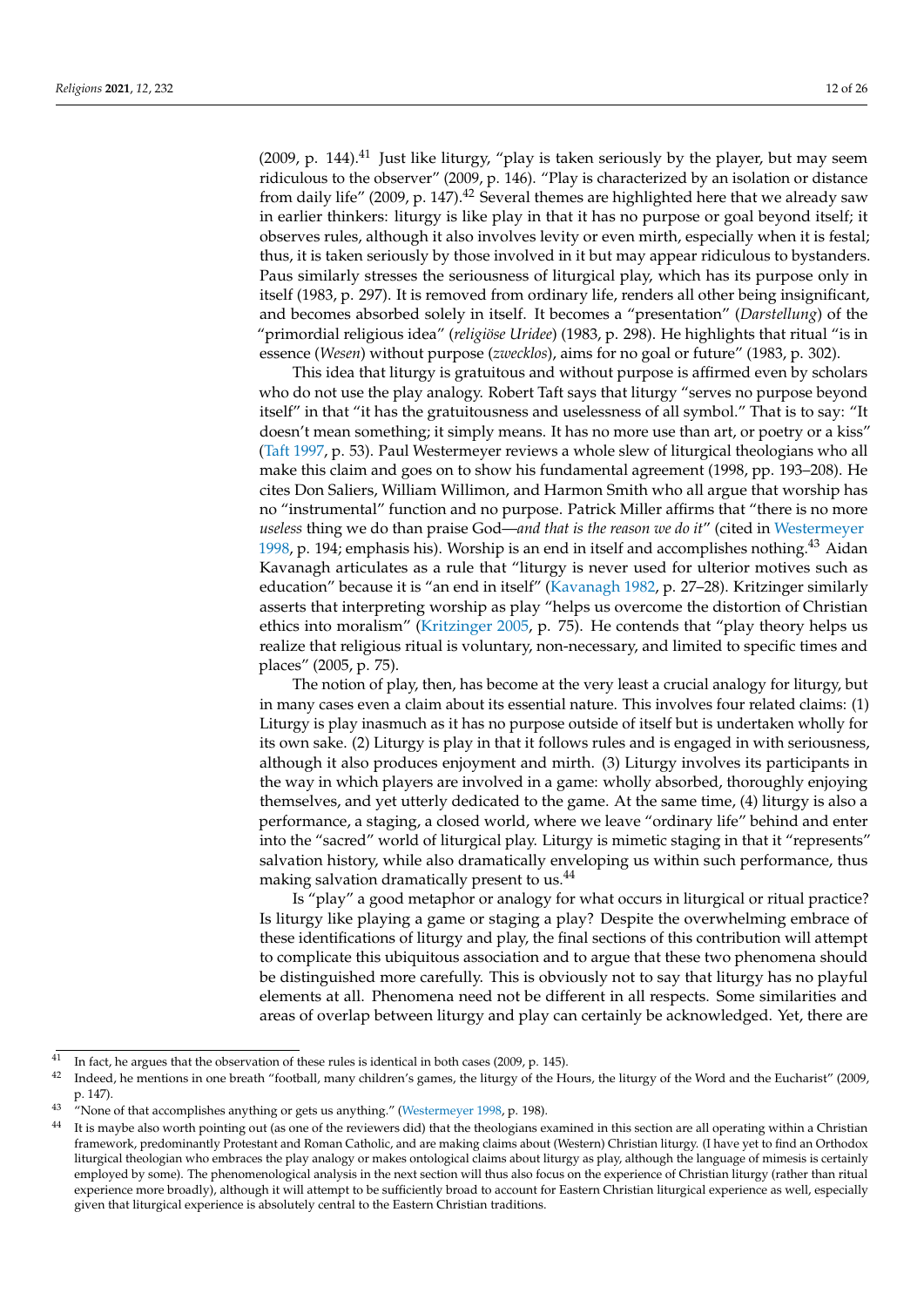enough important distinctions between the phenomena of play and liturgy to make us more hesitant in associating them quite so freely.

#### **4. Distinguishing the Phenomenon of Liturgy from That of Play**

Let us take up each of the claims made about the identity of play and liturgy in turn. As in Gadamer, the method of phenomenology will be employed for this. That is to say, the method of analyzing phenomena by depicting them closely, showing how they appear to consciousness, not as empirical instances, but in their very structures.<sup>45</sup> This method tries to separate what is essential to the phenomenon, what makes it what it is, from what is merely peripheral, tied to this or that particular and arbitrary instantiation (often through the method of "imaginative variation"). It helps us see the phenomenon fully for what it is (*Wesensschau*) in a way that we would have not been able to do without the investigation. While it can certainly challenge some of our presuppositions, it also must "ring true" to experience in broad fashion.<sup>46</sup> It is not necessary, however, for every single experience to match it perfectly, rather, it tries to get at the "nature" (*Wesen*) of the phenomenon, at what makes it the sort of thing it is and thus distinguishes it in fundamental fashion from other sorts of things. Although the focus will be on the elements and characteristics of the experience more broadly, roughly speaking the first subsection explores the parallel to children's play, the second the analogy to games (whether board games or sports), and the third the association between liturgy and drama, although other play/games will also be considered in a section if they display the same characteristics (e.g., of "seriousness" or "order").<sup>47</sup>

## *4.1. Seriousness and Mirth: What Is the Affectivity of Liturgical Engagement?*

Play, while often undertaken with utmost seriousness (even to the point of violence), always knows itself to be play. It is a crucial part of the phenomenon that it is felt to be play even at the most serious moments. If it becomes pure battle, as when it devolves into mere violence, when it stops being playful combat and becomes all-out war, then its nature as play has been abandoned. $^{48}$  If the phenomenon ceases to be play for the participants, then it is no longer a game, but has turned into something else. This conscious engagement in play—maybe forgotten in the heat of the moment, but always present on some level—is an essential element of the phenomenon. We enjoy play, precisely because we know it on some level to be artificial, to be not "real" life, to be gratuitous. It feels, at least to a certain extent, always profligate, as a step away from actual and serious life. This is an important part of its enjoyment. In play we can suspend our usual occupations, sometimes even our usual personalities (as in mimes or theatre).<sup>49</sup> We thus know play to be "artificial" or even "fake" on some level (albeit not in a negative sense). To use Platonic distinctions (but without their derogatory implications): play traffics in appearances, not in reality. It continues to have a relationship with life: children's play prepares children for adult life, it often imitates adult life, tries out roles, develops talents, and so forth, but it is not the same as adult life and children are well aware of this.

Unlike this play of children, liturgy never posits its experience as fake or artificial. Liturgy does not present itself or manifest as mere semblance. Even when it is interpreted as a kind of representation (cf. by Germanos and other patristic mystagogies), this is not

<sup>&</sup>lt;sup>45</sup> I have tried to work out the broader phenomenological structures of liturgical experience, using the example of the Orthodox tradition, in my *Welcoming Finitude* [\(Gschwandtner](#page-24-23) [2019\)](#page-24-23).

<sup>&</sup>lt;sup>46</sup> That is, it produces what in German is called an "Aha Erlebnis"; a "yes, that's it" kind of response.<br><sup>47</sup> It should be noted that German uses only one term (Saiel) for these three terms on linds of estimities

<sup>47</sup> It should be noted that German uses only one term (*Spiel*) for these three terms or kinds of activities, while English has at least three. Some of the German arguments sound far more tenuous in English, because the etymological connection is less obvious (which may indicate that there are actually different phenomena at work).

<sup>&</sup>lt;sup>48</sup> That is why Suzanne Collins' "Hunger Games," for example, have ceased to be "play"; the only remotely playful element exists merely for the spectators. The same is true when riots occur at soccer games. A line is crossed once violence erupts.

 $49$  This also enables us to make other kinds of distinctions: Certainly mimes or theatre can send subtle political messages, but to the extent that they remain art and have not yet become politics, such implications remain playful. When they cease to be playful, it ceases to be theatre and has become propaganda.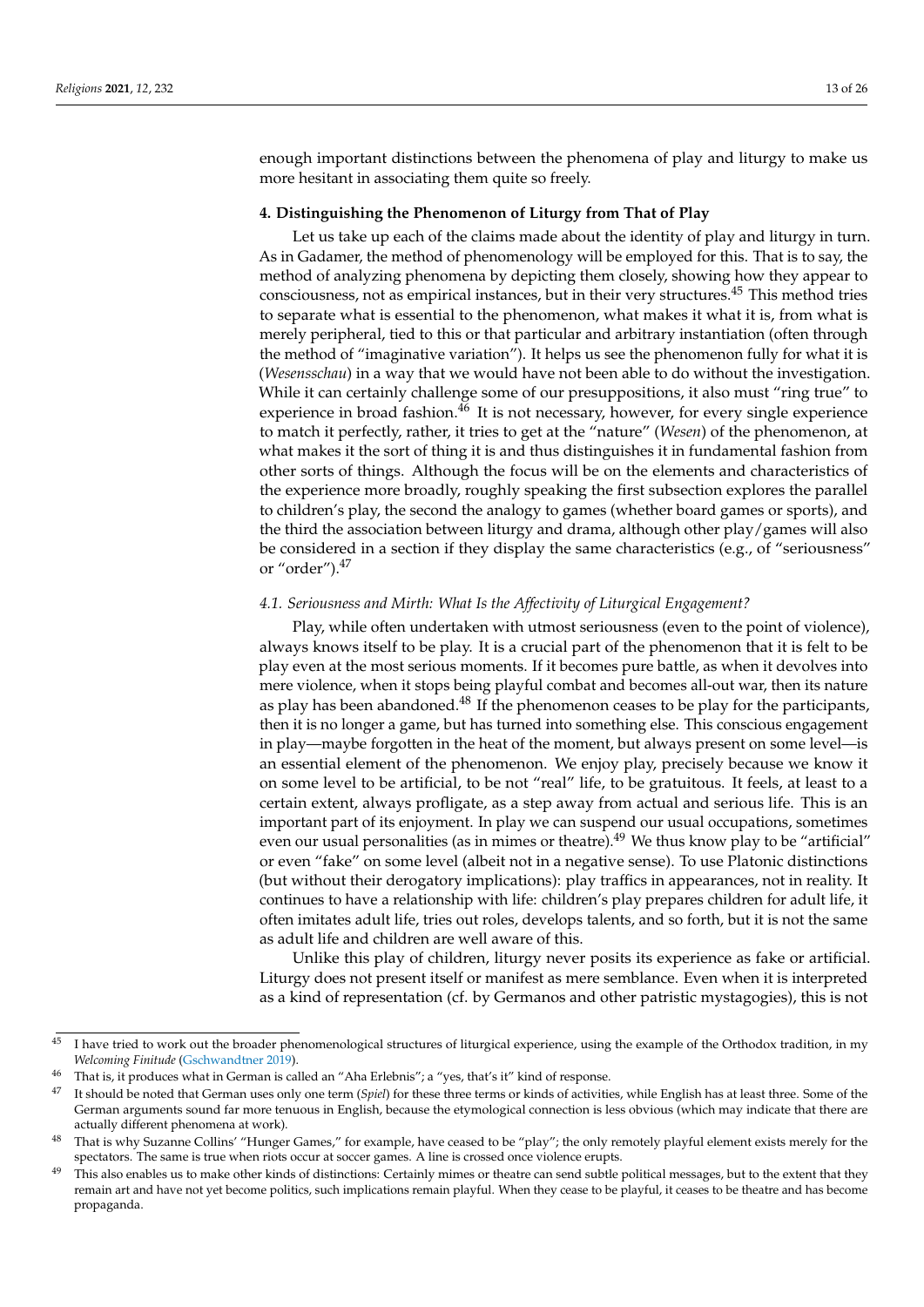mere imitation or semblance—and certainly is not considered artificial or just pretense.

Liturgy also does not constitute simply a childish training for an "adult"—heavenly? version that would be more "real" in comparison with it. Despite Huizinga's claim that anyone engaged in ritual knows they are only pretending, precisely the opposite is true: the conviction that this is not mere pretense but that the participants are engaged in something "real" is absolutely essential to the experience of liturgy.<sup>50</sup> In fact, experiencing it as fake or as something one has to "put on" for others but does not genuinely "feel," precisely often becomes a reason for abandoning it and no longer participating in it. Liturgy is neither the fake imitation of the real world nor is it a mere anticipation of the actual world or some sort of training for it. Although there are certainly moments when liturgy can feel artificial, this artificiality detracts from its "enjoyment" rather than the enjoyment lying within it as is usually the case for play.

What is interesting is that both Huizinga and Gadamer claim on the one hand that play is engaged with utter seriousness and on the other that it produces mirth, although neither distinguishes very carefully how these elements play a role. Rahner explicitly combines both elements in his insistence on the "ernstheitere" dimension of the ludic nature of the church. Clearly, liturgy does have more serious and more joyful elements; to some extent the alternation of fasting and feasting in many liturgical traditions highlights these two "sides" of liturgical experience—and, indeed, holds them together. Yet, it is less clear that the kind of seriousness and joy experienced in liturgy is like the seriousness and mirth one experiences in playing a game, that they have the same phenomenological "flavor," so to say.<sup>51</sup> There is enjoyment in the celebration of a festival and it can surely include laughter, but this seems qualitatively different from the sort of hilarity involved in playing a game. It is entirely okay to be silly when playing a game—even to engage in such silliness with a certain kind of seriousness in the sense of full investment—but such silliness seems out of place in liturgy. This is not meant to imply that liturgy must be stiff or boring; it can certainly be joyful. Yet, the nature or type of the joy or seriousness is different than that experienced in playing a game or even going to the theatre. $52$ 

It would obviously require a more fundamental examination of the role of affect in liturgy (and maybe also in play) to show this more fully, but one might at least say that the dominant "affects" that liturgy seeks to induce in its participants through its ritual cycles and actions are unlike those produced by either children's play or even in drama.<sup>53</sup> Liturgical affect is characterized especially by contrition, consolation, gratitude, and celebration. Practices of confession (whether individual or within communal settings) and lenten liturgies constantly exhort its participants to awareness of faults, confession of sins, and repentance of life. These induce, are accompanied by, or are expressed via affects of sorrow and contrition. Practices of anointing and many other aspects of liturgical practice, such as the visual and auditory presentation of "examples" to emulate, are marked by affects of consolation, compassion, and the challenge to follow these examples. The eucharistic meal and many other elements of liturgical practice are affectively colored by gratitude or thanksgiving. Feasting allows for celebration and release of more joyful emotions. Overall, liturgical practices often evoke awe, veneration, and even adoration on multiple levels. Obviously such affects are calibrated differently in different traditions and some emphasized or expressed more fully in one than in another tradition. Yet, none of these affects seem important dimensions of play, which neither induces contrition nor leads to repentance, does not have as one of its primary goals to provide healing or

<sup>&</sup>lt;sup>50</sup> Again, I want to be clear that these are not theological (or anthropological/"scientific") claims, but a phenomenological description of the structures of manifestation of liturgical experience in comparison with the experience of play.

Don Saliers, however, does argue for the importance of "hilarity" in worship (1994a, p. 41).

<sup>52</sup> This is particularly obvious in Schmemann's analyses of liturgy, which are permeated with an emphasis on joy (a prominent theme in both 1973 and 1987). He also repeatedly insists that its symbolic nature actually means that it participates in the real, despite current misunderstandings of symbol as indicating the opposite.

<sup>&</sup>lt;sup>53</sup> It should be noted that affectivity for phenomenology is not merely emotion, but refers to broader and more fundamental dispositions, what Heidegger terms *Befindlichkeit*, i.e., the very condition for emotions and moods, inasmuch as all our dispositions and ways of being in the world are always already "colored" in affective fashion.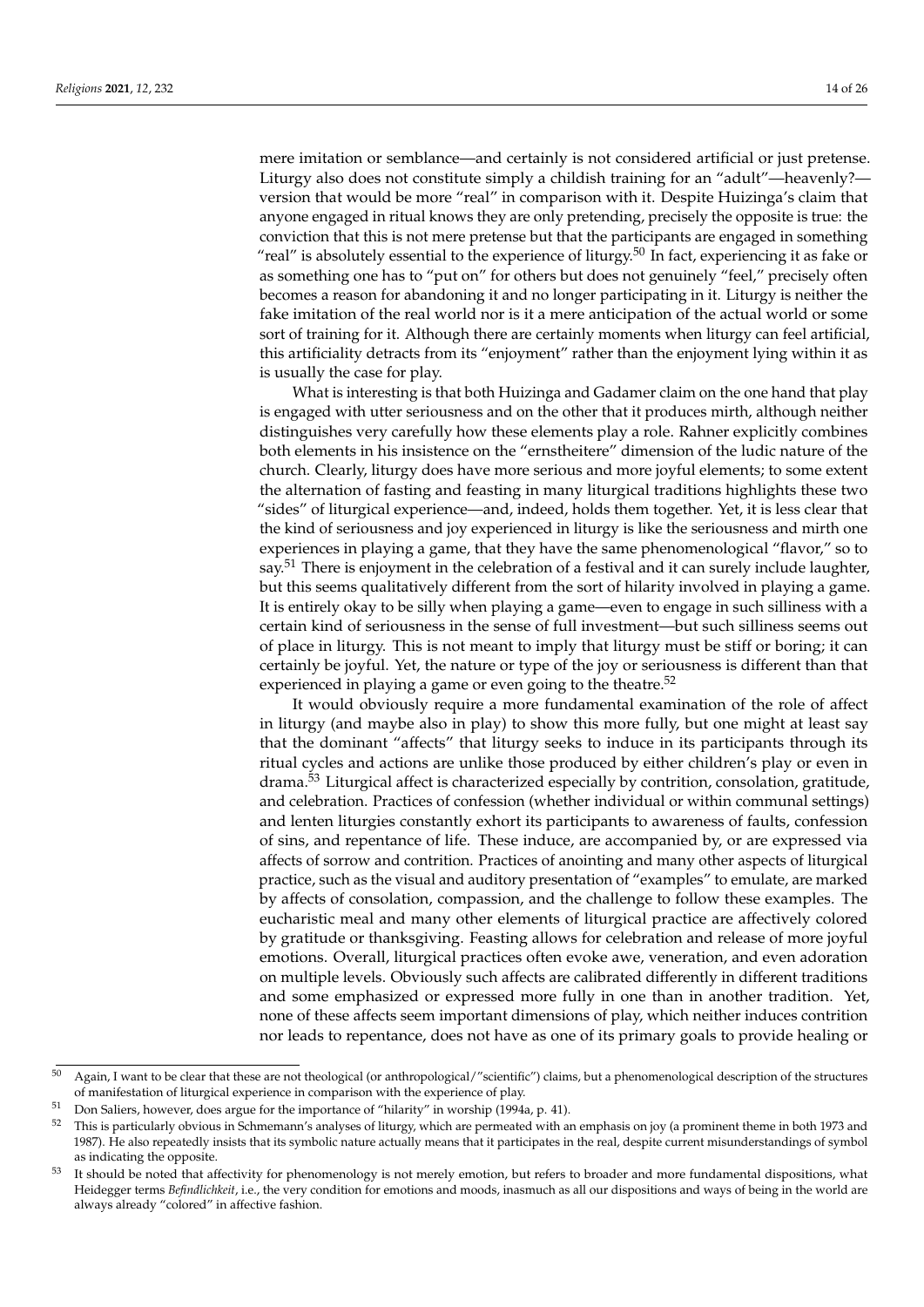consolation, and has no desire to contextualize veneration or adoration. This is not a fault or shortcoming of play; it is simply engaged in other kinds of affects—and surely "mirth" and hilarity, reckless enjoyment, even forgetting one's cares and faults for a while, are all crucial reasons for why people engage in playful activity.

The seriousness with which one engages in liturgical practice also seems to be of a different kind or quality than the seriousness of play. The seriousness of play is one of acute attentiveness, of total absorption, of complete investment at the moment—but also only at the moment. The seriousness of liturgy is both less and more. In a card game or sport, one is engaged fully and seriously because one wants to win the game, because one is concentrating on the moves to achieve a particular outcome. Liturgy is not about winning, it is about transformation and healing—or even about confronting our faults and weaknesses. This is certainly a serious matter, but it has little in common with the sort of serious dedication required for winning a game, even in highly "ritualized" games like chess. Furthermore, because of the regularity and familiarity of liturgy (and sometimes its semi-obligatory nature), maybe even its length and the many contemporary distractions, one is not necessarily as fully absorbed in it at every moment as one might be absorbed in an exciting new game or as children are in their play.<sup>54</sup> When adults engage in play it precisely allows them to step out of "regular" life for this special absorption. And we are of course absorbed also in many other activities in our daily lives (political, educational, aesthetic, etc.). Is the type of absorption in liturgical experience really that much closer to the kind of absorption in play than it is to other sorts of full immersion?<sup>55</sup>

While one might not always be engaged in liturgy with full absorption, there is seriousness of a different kind or quality. The moves of liturgy are not playful; they carry more and a different kind of weight than the moves in a game. In a game many different moves can be made, one move is as good as another, if it is permitted within the rules and accomplishes what it is trying to effect.<sup>56</sup> In liturgy, the moves themselves carry weight, we must do them in this way rather than in that way, we cannot simply dispense with the anaphora at will or by popular consent. Although some leeway is certainly permitted and moves can be changed, there is a strong sense that the moves themselves matter and are not purely arbitrary. And this goes for the whole experience: not just the texts but the music or melodies employed, the physical movements of the clergy, the actions of the people, and so forth. This brings us to the issue of rules.

#### *4.2. Rules and Moves in the Game: What Is the Structure of Liturgical Practice?*

Liturgy's penchant for rules is an element often highlighted as a parallel to play. The rules of play are internal to the game; everyone knows the rules, otherwise one cannot play. New rules can be invented but they must be agreed upon or the game devolves into chaos. Similarly, there are certainly rules for liturgy (rubrics, service books, canons, etc.) and yet these rules are interpreted somewhat creatively in the actual performance, just as may well be true for board games or sports.<sup>57</sup> As is the case for many games, not all of

<sup>54</sup> One only has to look around in the average parish on a Sunday morning to realize that this sort of attentiveness or absorption is not always present in liturgy. More importantly, that does not mean that liturgy ceases to function. While a game may not work if the players are not fully devoted to it, liturgy can work on its participants, even when they are not fully conscious of or completely attentive to it.

<sup>&</sup>lt;sup>55</sup> That is to say, maybe "pedagogical" imagery would ultimately be more useful than "athletic" or "playful" imagery. In a quite different sense, James Smith applies the idea of pedagogical formation to liturgy and even draws a parallel to playing war games that shape subjects' dispositions such that they are willing to sacrifice their lives in battle [\(Smith](#page-25-20) [2013,](#page-25-20) pp. 16–20, 138–39). While this does indeed say something important about how bodies, affects, and dispositions are formed, one should be careful with loaded metaphors.

The moves do have a high stake in something like gambling, but those are quite different stakes: those of obsessions or addiction that maybe distinguish gambling from other playing in an essential fashion. The specific nature of the moves certainly does matter in performance or drama, which may point to an important distinction between children's play or games on the one hand and "a play" in the sense of theatrical or musical performance on the other. When play crosses over into performance the moves are more weighty, not as easily replaceable, and often judged by their beauty or grace, although in that latter case the judge or spectator is no longer involved in the game.

<sup>&</sup>lt;sup>57</sup> Here I am obviously speaking of more "traditional" liturgy or at least stable forms of liturgy (such as in main-line Protestant, in Roman Catholic, and in Orthodox contexts). Some of the arguments about spontaneity and freedom laid out above (e.g., Walton, Wainwright, and others) clearly presume a more free-form style of worship, as in many evangelical or charismatic Protestant worship experiences, although even there the practices can usually not simply be changed arbitrarily and are governed by certain recognizable formats that permit the people to participate.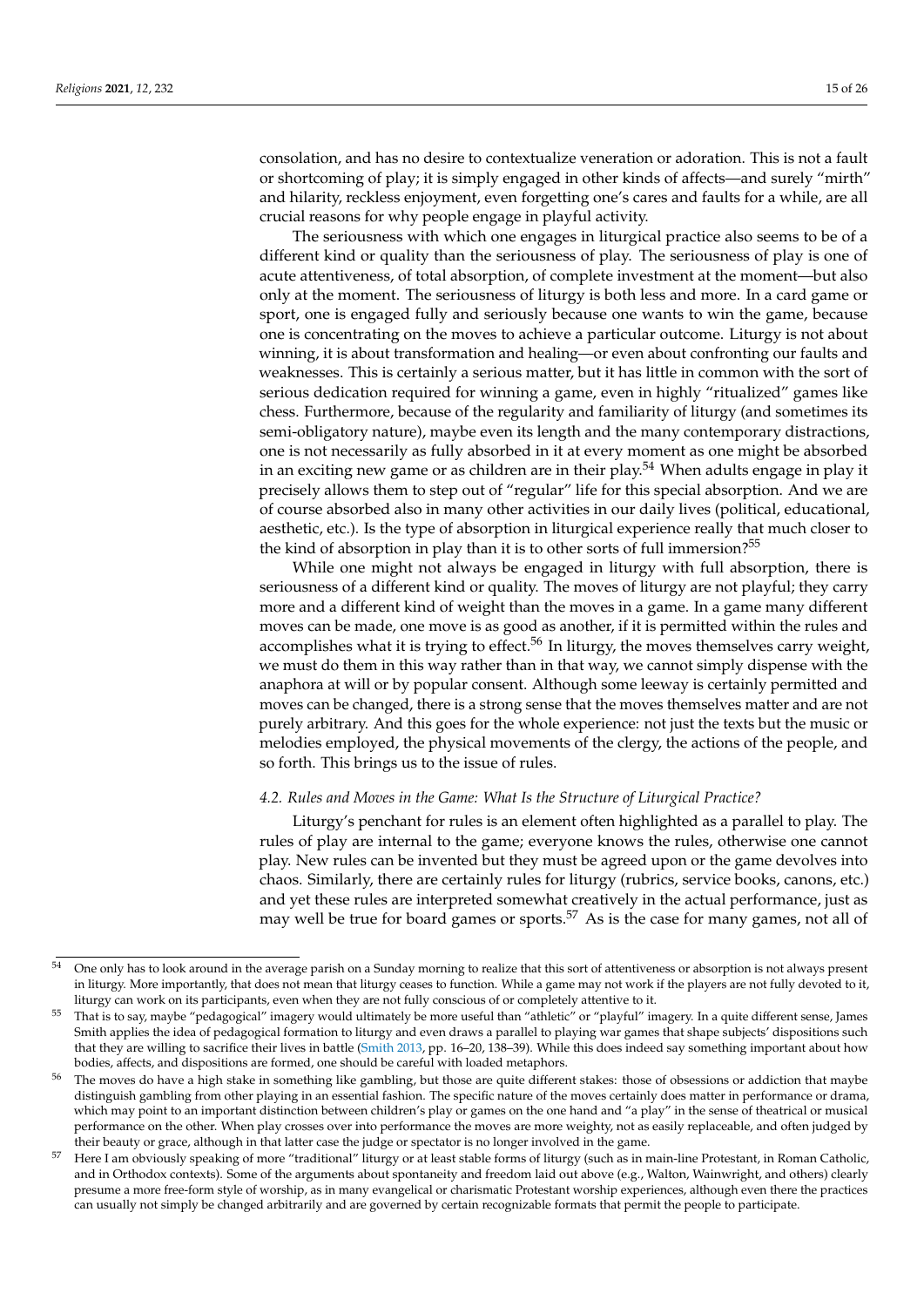the liturgical rules are written down and some shift over time, sometimes with explicit agreement, sometimes just by tacitly "going along" or eventually getting used to such changes, yet in neither case can the rules be changed completely at will. The practices of liturgy evolve over time and thus the "rules" can be said to develop like those for playing games, not wholly fixed, yet not simply arbitrary. So there is admittedly a parallel between the two phenomena in this respect. Yet, in this regard liturgy is parallel not only to play but to countless other human activities that are also bound to rules that shift slowly over time, such as political activity and structures of governance, the legal system, many crafts and technologies, the development of languages and literatures, and so forth.<sup>58</sup> Is the parallel of having slowly-shifting guidelines for its successful exercise sufficient for speaking of the liturgical phenomenon as a game or as "playing" by rules and does doing so add anything productive to our understanding of the liturgical phenomenon? The insistence on rules in conjunction with playfulness often seems employed precisely to maintain that liturgy is not arbitrary, as the play imagery might suggest.<sup>59</sup>

Furthermore, the rules and their development are experienced at least somewhat differently within liturgical practice vis-à-vis many other human activities. Liturgical changes tend to be extremely slow and have to be absorbed by the participants. They have to feel imperceptible or people revolt. Changes that are too fast, introduced too hierarchically, or produce differences that are too radical, tend to lead to protest or even schism.<sup>60</sup> (In this regard, the rules for liturgy seem closer to those governing the law, for example, than to those of play). More importantly, such changes are not merely alterations to the "rules of the game"; they go much deeper than that. Rules for play can shift more arbitrarily than rules for liturgy, because in ritual the stakes are much higher and the emotional and spiritual investment more fundamental. Except in certain "free-church" Protestant contexts, liturgy is not anywhere near as "free" as play or even the work of art. It does not involve the "free play" of the imagination, but is far more bound to traditional forms.<sup>61</sup> One cannot simply invent or experiment in liturgy in the way in which one can employ the rules of art creatively for a new work or the way in which one can invent a new game. It should be acknowledged, however, that here the distinction between the two phenomena is perhaps more one of "quantity" or degree than necessarily of quality or kind.

This applies also to the level of participation, which at least at first glance is similar in liturgical practice, but probably heightened. The nature of the participation in the game is indeed one of the crucial links often made between play and liturgy. Participation is an absolutely essential element of play. *Watching* a sports game is not engaging in play, only actually playing is. Watching and playing are not the same. Here certainly play is much

<sup>58</sup> Sometimes the idea of "language games" is, in fact, applied to these other activities. Yet, if everything becomes a type of game, does the analogy or metaphor still carry sufficient meaning?

In this respect it is telling that Guardini added a chapter on the seriousness of liturgy after the chapter on its playfulness to later editions of his book, which clearly indicates some concern that the emphasis on play might somehow trivialize liturgy.

 $60$  Taft rightly says: "What ordinary people in ordinary parishes need is familiarity, sameness, the stability of a ritual tradition that can be achieved only by repetition, and that will not tolerate change every time the pastor reads a new article. The only way people are going to perceive liturgy as their own, and therefore participate in it, is when they know what is going to happen next" (1997, p. 297). Such protest can, of course, also occur when rules for certain sports are changed. Maybe in that case the commitment to the sport has become a kind of ritual commitment. (While this article focuses on whether the language of play is appropriate for liturgy, it would be interesting to examine to what extent ritual language might be appropriate for certain kinds of games. There is certainly a "ritual" dimension to many popular sports. Some of these parallels have been examined in ritual studies, but to explore them further would go beyond the bounds of this paper.)

<sup>61</sup> To cite Taft again: "When liturgy professionals talk about spontaneity, they mean *their* spontaneity, not the community's. The only way to secure the congregation's appropriation of worship is to celebrate the order of worship that is theirs, and not lay on their already weary shoulders a spontaneity trip in which they have had no part" (1997, p. 298; emphasis his). Clearly, the extent to which liturgy can shift or the "rules" have to be observed strictly depends on the particular liturgical tradition under examination. Orthodox worshipers have been known to object even when typos are corrected in the service books.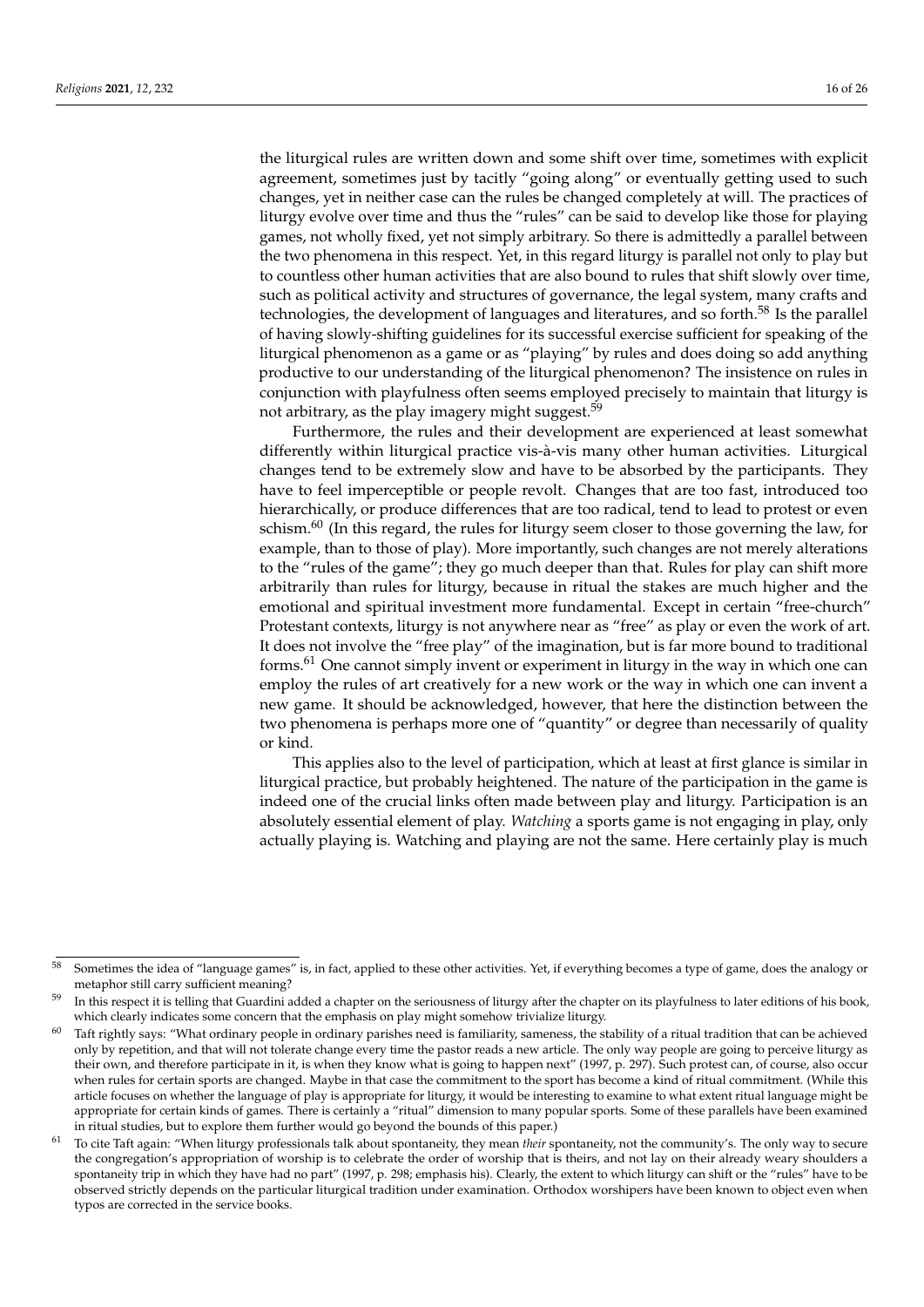closer to liturgy than being a spectator is. $62$  Yet, although a game can be engaged with utmost seriousness, although kids can be so deeply absorbed in a game that they protest at being disturbed or made to stop, the stakes of a game are never as high as those for liturgy. Liturgy is not simply a game we can interrupt at will. Although an individual service can certainly be interrupted without fundamental consequences (e.g., we may switch to doing vespers rather than vigil because there are not enough singers or the choir director is ill), more fundamental changes to liturgy cannot be as arbitrary as those of play. Thus, while the "affect" of seriousness and joy in the liturgical phenomenon seem different in kind from those at stake in playing, the level of engagement expected or its dependence on rules might be a difference of degree rather than kind.

Yet, in at least one respect, liturgical participation must go considerably further than the experience of a game. The participants in liturgy actually must not "lose themselves" in liturgy in the same way as they become absorbed in a game. Liturgy requires at least some reflection and appropriation, at least at certain times a more deliberate participation, a more conscious commitment. Many liturgical "moves" (like a baptism or the rite of forgiveness at the start of Great Lent in the Orthodox tradition or like a conversion experience in response to an altar call in an evangelical context) require not just passive "experience" but deliberate dedication and conscious commitment for their exercise. And this commitment has clear connections to people's lives: they do not simply "play" at asking and granting forgiveness, they do not just "play" at reciting the creed or approaching the chalice, they do not "play" at dedicating their life to God. In liturgy, we precisely do not suspend our identities in order to engage in a "game" that is separate from life, but instead bring our identities, confess them, expose them, and present them for healing, redemption, and transformation.<sup>63</sup> In this respect, the nature and kind of engagement seems quite different from that of involvement in a play or game.

Although Gadamer strongly stresses the need for participation in art, its crucial backand-forth movement (which, in fact, is one of the central elements of his comparison of art and play), the nature of the participation in a work of art is not the same as the nature of participation in liturgy. $64$  While it is obviously (sadly) true that many people who come to liturgy treat it only as a spectacle that they observe dispassionately, something "put on" for them by others—e.g., the clergy and the choir or various "performers"—this is a fundamental misunderstanding and mistreatment of liturgy.<sup>65</sup> Liturgy is the work of the people; it is what they do together. The choir does not do it on behalf of the people and the clergy do not substitute for the people. The choir does not "perform" a work of art for observers to watch it or listen to it like a concert. Liturgy is what the community does together and if it becomes a passive spectator sport it has lost its nature as liturgy. Shared and embodied participation is essential to liturgy (which is why congregational singing ought to be encouraged and why it is not a place to feature the solo talents of particularly gifted singers). Liturgical texts are for the most part written in the plural and often in the present tense: they seek to involve *this* group of people gathered here, for *this* liturgy, who perform it together for their salvation. The fact that liturgy in most Christian traditions culminates in the Eucharist, which is meaningless without communicants, also points

 $62$  Again, the degree and form this participation takes in a given liturgy depends to a large extent on the particular liturgical tradition or expression under examination. The kinds of participation evangelical or charismatic worshippers expect in their worship services are quite different from those in Orthodox liturgies. Yet, even the most apparently "passive" liturgy (e.g., one in which those up front perform everything and the congregation primarily watches or one performed in a foreign language that the congregation does not understand) expects that it is somehow appropriated by its participants, that their coming to it becomes meaningful for them, such that their lives are affected and changed.

<sup>&</sup>lt;sup>63</sup> The Orthodox liturgy famously exhorts (in the "Cherubic Hymn" in which the eucharistic gifts are brought to the altar) to "lay aside all earthly cares." But this is not a suspension of life, not a severance from our identity, but instead a shift in focus: instead of being preoccupied with their concerns and worries the participants are called to focus on God's action. Yet, the litanies and petitions are constantly concerned with the "cares of life" and certainly the ritual practices of confession in many tradition assume that one's identity and actions are fundamentally at stake. What would it mean to "play" at confession or to "perform" it as drama?

<sup>&</sup>lt;sup>64</sup> Can it really be said of liturgy that the "real subject" of liturgy is the liturgy and not those who participate in it, as Gadamer does for play?

This is also why it is deeply problematic to film liturgy or move it online, where it becomes wholly spectacle and "participation" is reduced to passive watching on screen. Here it has become mere appearance that no longer participates in the reality of the liturgical act. Liturgy requires the participation of bodies (in the plural and the fully corporeal); it cannot function if it is merely observed.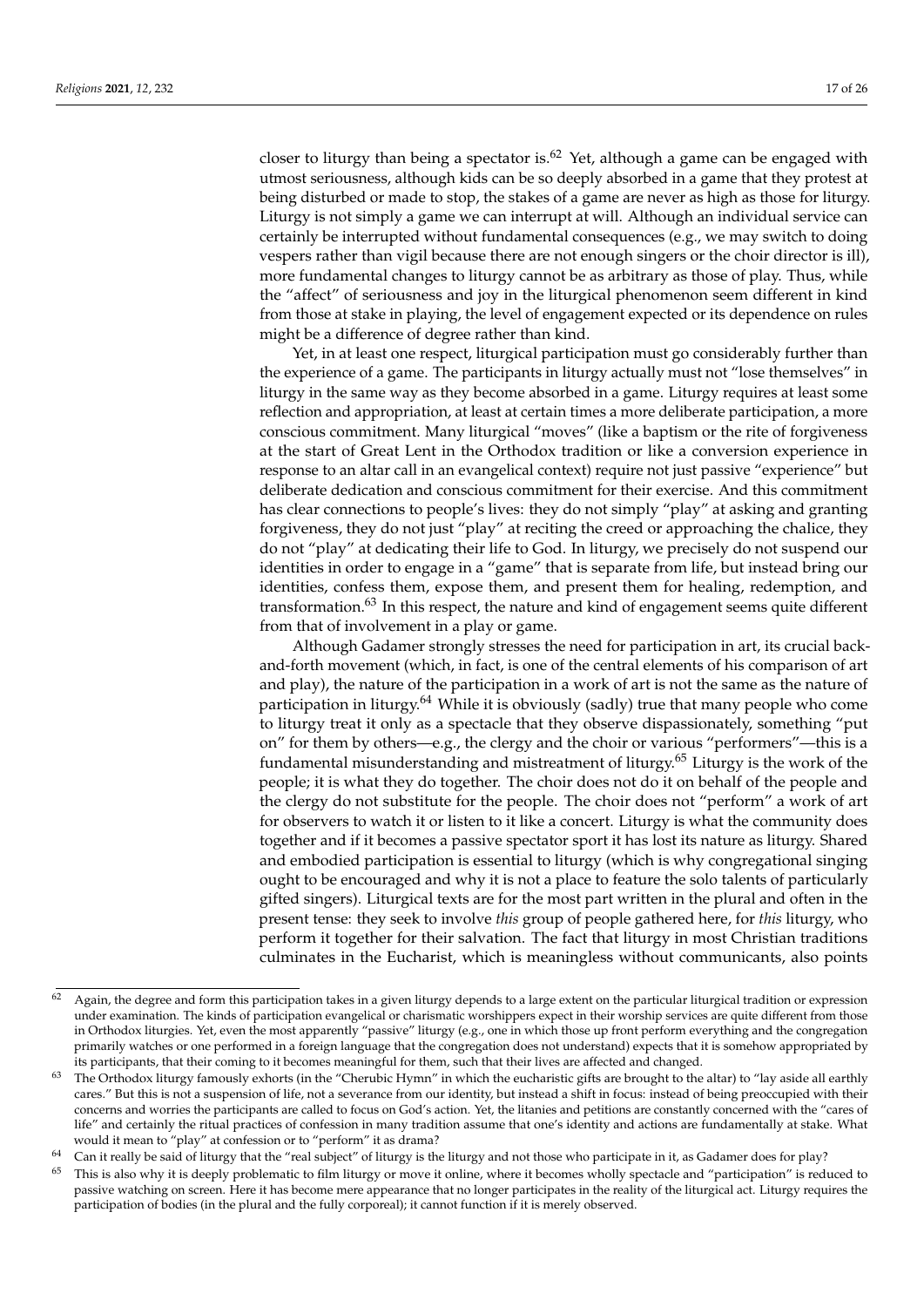to this essentially participatory nature. Here mimesis and participation overlap: liturgy cannot be merely an imitative representation, performed for us, as we watch passively. This defies the very nature of liturgy. If it is mimetic, it is mimetic in its involvement of all the people: a "recreation" that we do together, not a "representation" put on for us like a play.

## *4.3. Mimesis and Gratuity: What Is the Aim of Liturgical "Performance"?*

This brings us to the frequent comparison of liturgy to drama. Indeed, mimetic language has been used for liturgy from ancient times and most of the patristic mystagogues employ such language to some extent. Liturgy is said to be mimetic, both in terms of an imitation of what supposedly goes on in heaven, as a representation of Christ's earthly life or actions, and on some level even as a recreation of an event (e.g., in the celebration of a feast). Ancient mimesis obviously had connections to the theatre (and thus also to ritual) and anamnesis is closely linked to Plato's theory of "recollection." Liturgy does recollect, represent, and recreate. But does it do so in the sense of either Platonic anamnesis or Aristotelian mimesis?<sup>66</sup> To what extent is liturgy experienced like drama or a work of art?

Following Huizinga, Gadamer describes play, including ritual, as a closed world. While it might be open to the "spectator" or audience, as in a dramatic play, it constitutes its own reality or truth, which "rests absolutely within itself" and permits no "comparison" with ordinary reality; the reality of ritual constitutes a "closed circle of meaning" (1960, p. 112). Certainly one can agree with Gadamer that ritual or liturgy brings forward a "higher truth" and is revelatory in some way, that a cognitive content cannot be isolated but that its truth is communicated only within the actual performance of the rite, yet liturgy also always maintains a relationship with the concretely lived reality of its participants.<sup>67</sup> It is open to the "regular" world and has important connections with it and the kind of truth it reveals about reality does take into account the lives of those who participate in it in a way that is less obviously the case for aesthetic phenomena.<sup>68</sup> Certainly drama or narrative can also sometimes be life-changing, but liturgy has such aim of transformation in much more insistent fashion and comes back to it again and again, especially in its cycles of fasting and feasting. If liturgy did not grapple with our most existential concerns and had no effect on the rest of our lives, why would we bother engaging in it? This relation of liturgy to life is not always clear and liturgical scholars have had a very difficult time articulating what the connection is and how it functions (a point to which the conclusion will return), but it is false to say that liturgy is closed in on itself and functions only within

<sup>66</sup> I have tried to work these parallels out more fully in my "Mimesis or Metamorphosis: Liturgical Practice and its Philosophical Background" [\(Gschwandtner](#page-24-24) [2017\)](#page-24-24).

 $\overline{67}$  It does not seem right to say, as Gadamer does for tragedy, that liturgy constitutes a "closed circle of meaning that of itself resists all penetration and interference" (1960, p. 126). Most obviously in prayers and homilies, but also in other ways, liturgy is open to penetration and even "interference" from the "reality outside" of the ritual. And liturgical acts like ordination or marriage have legal validity outside the church doors.

This is probably a less important point, but it seems to me that liturgy is unlike the work of art also in that it does not produce a "work" in quite the way in which much art does. Liturgy itself is work, but it does not produce a finished work that might be admired—and in that sense it may well be experienced as closer to labor than to play. It is work that always has to be undertaken anew. Liturgy is never finished in the way in which a work of art can be completed. Although certain kinds of art, like music, surely always have to be performed anew in order to be experienced as works (in the performance), even in those cases the work of art has a quasi-finished nature in the score or in previous performances or even recordings of such performances. We surely must perform Beethoven's 9th Symphony over and over, play it again, but these are "interpretations" or "incarnations" of the completed work in a way that is different from the "instantiations" of liturgy. Liturgy would not exist without these instantiations, the symphony would (e.g., many of Bach's works were for lost for years and not played or even remembered. Yet, when they were found and interest in his work revived, the works could be played again, because they were "there" in the score to at least some extent). The Anglican Book of Common Prayer or the Roman Missal or the Orthodox Typikon is not equivalent to a musical score or the text of a play. They are sets of instructions to make liturgy happen, not works of art to be contemplated or admired on their own terms. Nor are these texts quite the liturgy itself in the way in which the text of Hamlet *is* the play, even though it is certainly instantiated fully only in a staging of *Hamlet*. (Admittedly, this might be different for Romanos' kontakia or the Syriac liturgical poems, which seem slightly closer to the staging of a play or even a concert performance and also have more elements of "spectacle," inasmuch as they were actually "performed" by liturgical actors for an audience, albeit during liturgy. Andrew Walker White argues strenuously that the service of the furnaces is not a play, has nothing to do with theatre, and does not function mimetically [2015]. This seems wrong-headed; although they are not the same, there is certainly overlap and this service does clearly have mimetic and even theatrical elements.)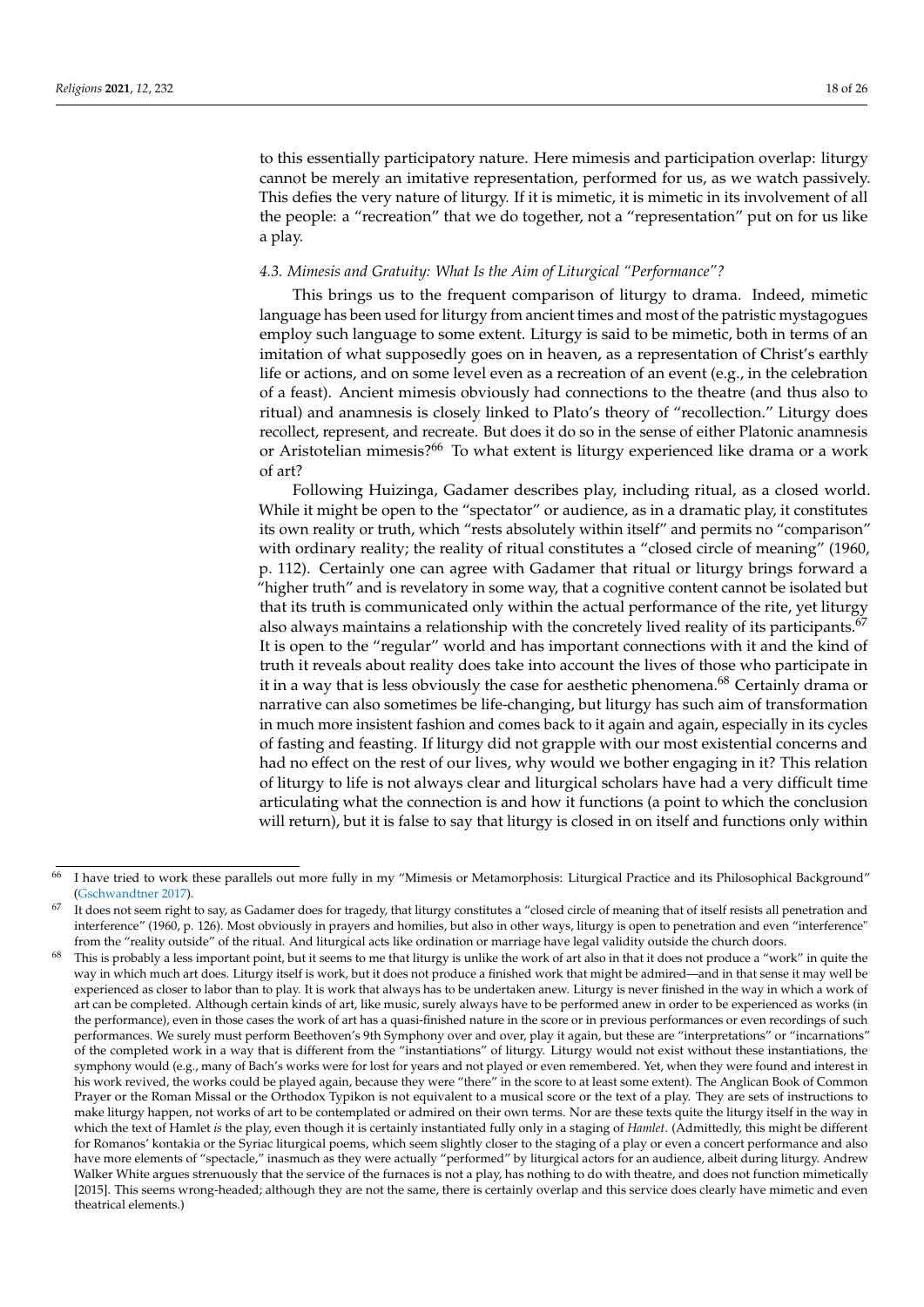its own separate universe. In this regard liturgy is like any other human activity in that it occurs within the hermeneutic context and phenomenological horizon of human life—and in some ways it may do so more clearly than other human cultural activities, given that it structures the most fundamental human concerns of life and death and also marks many other "threshold" moments like coming of age or marriage. It is less clear, however, that the language of play or even drama best expresses this connection to life, especially when it is considered as a "structure" (*Gebilde*) or "presentation" (*Darstellung*).

There is actually significant controversy over the potentially mimetic dimension of liturgy in the liturgical literature (wholly aside from the analogy to "play"). Discussions about the early development of liturgy, for example, often draw important distinctions between mimesis and anamnesis (employing the terms in fairly narrow fashion), some asserting that liturgy "only" remembers, others suggesting that it "imitates" in more mimetic fashion (e.g., [Buchinger](#page-23-4) [2012;](#page-23-4) [Alexopoulos](#page-23-5) [2020;](#page-23-5) [Galadza](#page-24-25) [2021\)](#page-24-25). Andrew Walker White argues strenuously that liturgy had nothing to do with ancient drama at all and was not mimetic [\(Walker White](#page-25-21) [2015,](#page-25-21) pp. 41, 46, 52), while Derek Krueger sees important mimetic features in the use of biblical examples for the formation of "liturgical subjects" [\(Krueger](#page-24-26) [2014,](#page-24-26) pp. 7, 59, 65, 212). Rainer Warning even speaks of a "mimetic instinct" in the people [\(Warning](#page-25-22) [1979,](#page-25-22) p. 14). He suggests that today's "absolute distinction" between players and observers in "dramatic play" does not hold for liturgical play (1979, p. 15). He dates the origin of explicitly mimetic liturgical representations, such as passion plays, to the 7th century (1979, p. 15) and investigates their development as liturgical or "cultic" play in detail (1979, pp. 15–33). Other liturgical scholars admit that liturgy over time adopted more and more dramatic features but bemoan this as a problematic development (e.g., [Bärsch](#page-23-2) [2005;](#page-23-2) [Gerhards](#page-24-27) [2002\)](#page-24-27). While a passion play, for example, may well be experienced like a theatre performance, as its name already indicates, it is far less evident that this is a good description of the experience of the Paschal liturgy, despite some of its more "dramatic" elements. In liturgical theology, anamnesis is employed frequently [\(Casel](#page-24-28) [1941;](#page-24-28) [Irwin](#page-24-29) [1994;](#page-24-29) [Morrill](#page-24-30) [2000;](#page-24-30) [Taft](#page-25-18) [1997\)](#page-25-18), while mimesis is a rarer term. Richter explores both, arguing that anamnesis (as dramatic presentation of a memorial world) and mimesis (as creative and playful recreation) are inseparable from each other and must furthermore be held together with epiklesis (in the sense of spiritual appropriation) for liturgical formation (2005, pp. 239–41, 248–53, 256, 275). While Richter characterizes liturgy as drama and even argues for "intensifying the playful-dramatic character of liturgy" (2005, pp. 280, 315–39), McCall explicitly rejects the analogy of drama for liturgy because "to fast and to feast is not to play-act Jesus" [\(McCall](#page-24-31) [1996,](#page-24-31) p. 319). At the very least one must admit that thinking of the liturgical phenomenon as the experience of a drama can have problematic implications and that one ought to exercise great care in any such association. What exactly is served by speaking of liturgy as "drama" or as a "play"?

The most crucial point that seems at stake for many thinkers (from Guardini to Gadamer and in most contemporary authors) is the notion that liturgy is without "why," that like play or art it exists for itself, has its own purpose rather than being utilitarian or performed on account of something else. Obviously liturgy is not merely utilitarian. Yet it is rather misleading to speak of it as purely gratuitous and as having no purpose at all: most ritual—even the "primitive" kind so often dismissed as "superstitious"—was supposed to accomplish something. It did have at least some "utilitarian" functions, such as calling on the gods or invoking their power, even if these do not exhaust the purpose of ritual. Liturgy exists for itself on some level, albeit not in the sense that one could simply perform it in a vacuum. Even enjoying it purely for its own sake turns it somehow into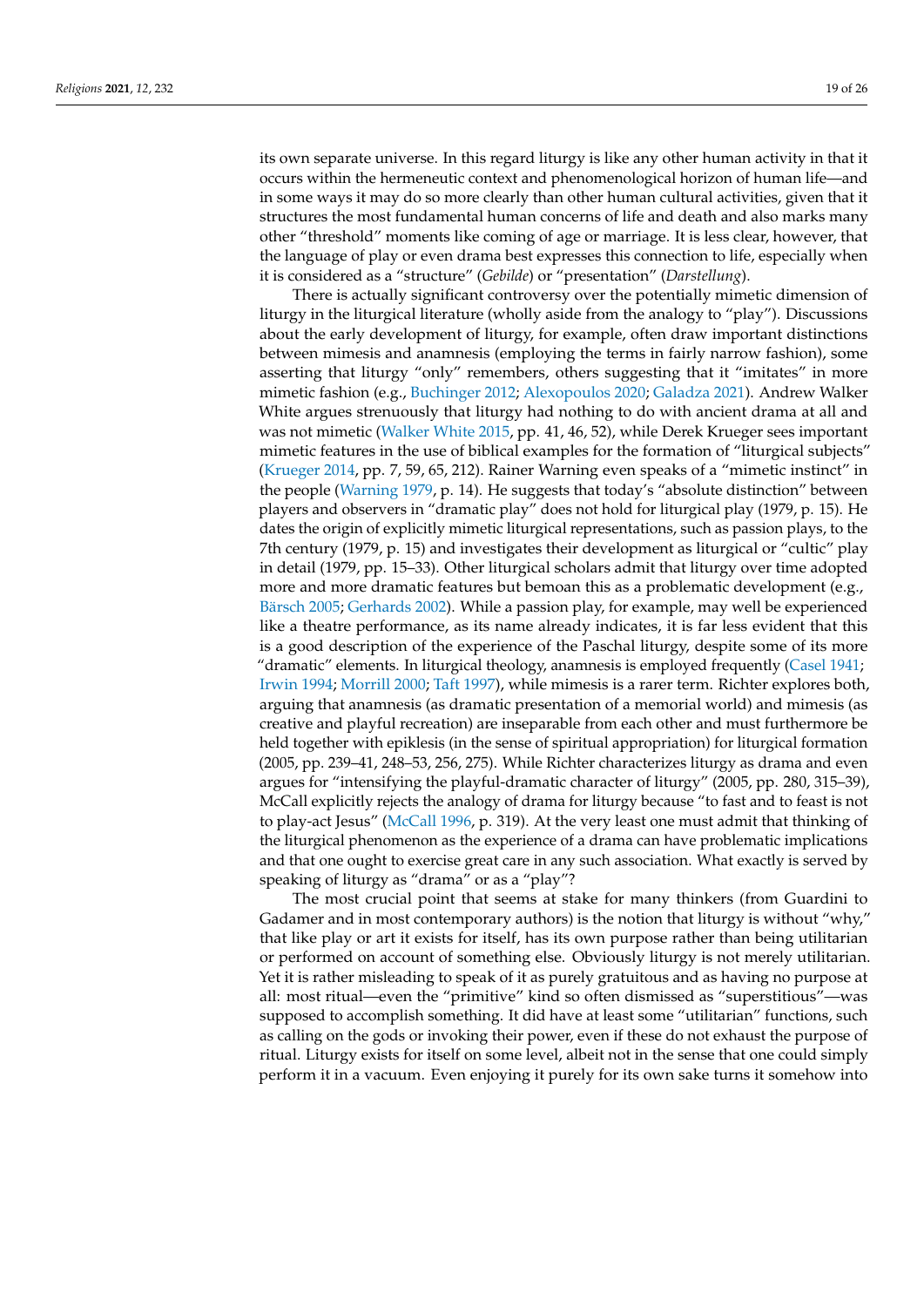mere musical performance or spectacle.<sup>69</sup> And liturgy certainly is undertaken in order to do or effect something, namely to shape us into the people of God and—at least for Byzantine liturgy—to establish harmony in the cosmos, to bring together heaven and earth, to effect incarnation and theosis, to unify heaven and earth. It does not exist purely for itself, as entertainment engaged only for its own sake. It is also not true that liturgy involves no "effort" or labor. In fact, it requires lots of effort and preparation. Such effort, training, and preparation are an important element of its performance or instantiation.

It is thus decidedly not the case that liturgy has nothing to do with truth and that it is irrelevant to virtue and vice, as Huizinga claims for what he calls "primitive ritual": "Play lies outside the antithesis of wisdom and folly, and equally outside those of truth and falsehood, good and evil. Although it is a non-material activity it has no moral function. The valuations of vice and virtue do not apply there" (1944, p. 6). The valuations of virtue and vice most definitely *do* apply to liturgy, which is meant to form our virtues, to confront and heal our vices, and to transform our character. In this respect, too, liturgy does have a purpose beyond itself; it is not mere entertainment but meant to produce repentance, healing, and transformation. In this sense also it is engaged in and performed for and with a purpose (or even for multiple purposes on personal, social, political, and cosmic levels). That is not to say that the purpose of liturgy can be exhausted in the moral dimension; it is not just a colorful way of doing ethics. Liturgy is not an ethical system and has a goal higher than doing good works, but formation of character is at least one of its purposes.<sup>70</sup> While art and drama can certainly also affect people's characters and shape dispositions, this is not usually an explicit aim of  $art.<sup>71</sup>$ 

This returns us to what is maybe the most fundamental question at stake in this entire discussion. What is served by speaking of liturgical practice in terms of the phenomenon of play? Is this "merely" a metaphor and what sort of work does this metaphor do? Is it a significant analogy between two human experiences or activities—and what is the import of the analogy? Or is it meant as an identification of the two phenomena, as a description of the fundamental nature of the liturgical phenomenon? If so, how does it illuminate this phenomenon and provide a good description of the experience of liturgy or ritual? Does speaking of liturgy as play reach the nature or *Wesen* of the liturgical phenomenon? Does identifying liturgical practice with playing help us understand better or more deeply the kind of activity or experience it is?

## **5. Conclusions: The** *Wesen* **of Liturgical Practice**

What are the theologians that employ this imagery trying to accomplish? Some make primarily historical claims for the association between liturgy and drama (Bärsch, Chambers, Dillistone, Warning). For others, it functions only as an interesting or productive metaphor (Chauvet). Some go further, speaking of it as a "model" or important analogy (Guardini, Hovda, Lewis, Mitchell, Paus). Others are convinced that play is at the core of human identity and therefore must be found in ritual (Bryce, Gallen, Rahner). Finally, some do identify the two so completely that they speak of play as the "essence" of liturgy or liturgy as a "form" of play (Flanagan, Ilyés, Richter, Saliers, Walton, Williams, ultimately Paus). Yet, several thinkers are also at pains to point out its dangers. Chauvet, for example,

<sup>&</sup>lt;sup>69</sup> A good example of this is the difference between listening to religious music composed for worship versus listening to it within the setting of a concert or on a recording at home. It may be beautiful and even moving, but it is a different kind of experience than the use of music within the liturgy. Flanagan is sharply critical of this: "No longer does one have to wait to hear a Hayden mass. One can play it with ease, instantly, and anywhere, on a CD player, or a video, in a way that makes no demands that might unsettle with a reciprocal gaze. We do not permit the sacred object to ask a question. The CD player asks little except to be switched on. It respects privacy without staring back in a way that makes uncomfortable obligations. A gin and tonic can be had while stretched out on the sofa, giving the Sanctus an uplifting effect. One can recline secure in the knoweldge that no manners are violated in this civil right to private listening to sacred music with no holy strings attached" (1991, p. 333).

<sup>70</sup> A reviewer pointed out—quite rightly—that this is also true for some types of play. Surely both children's play and many types of sports form moral character. So maybe here there is actually a parallel that is to some extent denied by the literature that makes the association. The question is, of course, whether this parallel is sufficiently strong to justify considering the liturgical phenomenon as a phenomenon of play and whether the "moral" aim of sports or children's play is like that of liturgy.

<sup>&</sup>lt;sup>71</sup> In fact, moralizing plays or explicitly political "art" are often considered propaganda and thought to be of less aesthetic value than art that does not have such clear pedagogical or political aims.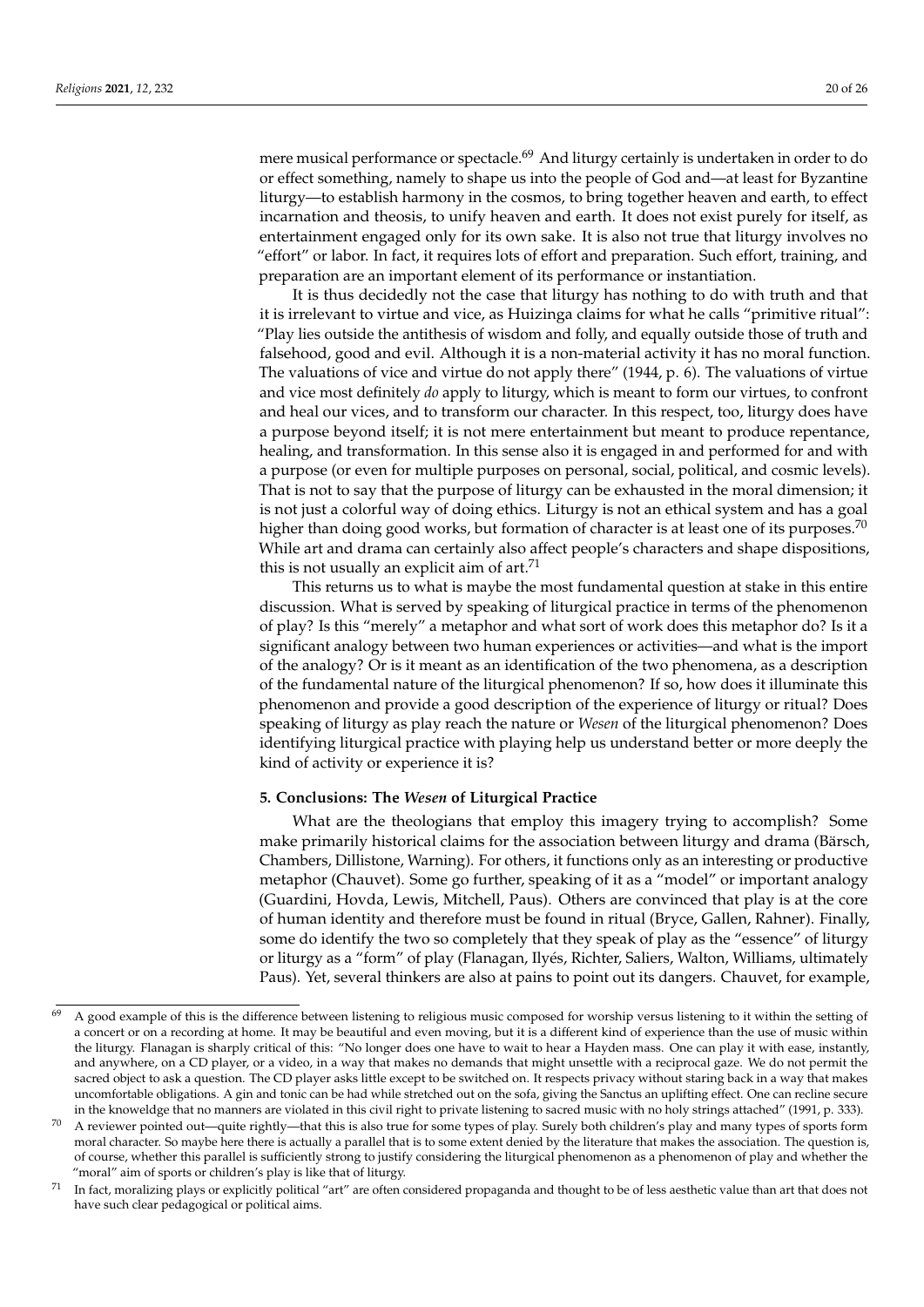employs it as a metaphor in order to maintain proper distance to the divine in a sort of negative theology, but also insists that liturgy is not theatre and the priest not a comedic actor (2008, pp. 74–76). Speelman highlights "structural differences" between liturgy, theatre, and therapeutic play: "Let us not confuse the issues: Liturgy is not Therapy is not Theatre!" (2002, p. 210). Flanagan similarly has significant hesitations; despite arguing that "liturgy is a form of play" (1988, p. 346), he repeatedly points to the risk of misunderstanding it as "mere play" (1988, p. 351) or the danger of trivializing "what is a serious endeavour" (1988, p. 358). Yet ultimately he thinks that defining the "ritual game" as a "form of play" allows its "distinctive autonomous basis" to emerge more fully (1988, p. 360). Even in the most enthusiastic endorsements of liturgy as play some of this hesitation can be felt when liturgy is designated as "distinct" or "elevated" play, as "serious" or "holy" play where the rules are not "arbitrary," or when it is implied that the analogy might "limp" in some respects. In general, the spectre of triviality, illusion, or "play-acting" always threatens the association with play and at least some of the treatments try to guard against such misunderstandings.

Yet, if the imagery harbors such dangers, what is to be gained by it? Hovda stresses that liturgy is not "play-acting" yet contends that this analogy makes "the liturgical experience more real, more participative, more communicative, more beautiful" and "more effective," although he does not explain how it manages to accomplish all of those things (1982, p. 283). Dillistone thinks the association is required for grappling successfully with "perennial human concerns" (1982, p. 131), although it is not clear how its success in this regard would be measured. Richter sees it as playing an important role in formation or education (2005). Bieritz suggests it allows us "to overcome the dichotomy of presence and sense" (2009, p. 58). Kritzinger argues that "an attitude of playfulness" will make liturgy more aesthetically attractive and "culturally relevant" (2005, p. 71). Although he also admits that "theatrical play approaches reality as an illusion," he thinks that the sacraments similarly deal with what seems "non-real" (2005, pp. 73–74). Ultimately, "play theory helps us appreciate that religious ritual is voluntary, non-necessary, and limited to specific times and places" (2005, p. 75). Williams argues that it "can facilitate a real encounter with God" although he warns that it also "runs the risk of inappropriate God-play" (2018, p. 332). For Bryce the child and the clown "best model the religious-player before the Lord" (1982, p. 20), because play is free, suspends time and place, and allows for creative response to God. Paus similarly contends that the analogy allows to stress the "free" nature of liturgy, but also its ambivalence and its "timeless" character, inasmuch as it does not have a clear end (1983, p. 302).<sup>72</sup> For Walton, it is primarily about improvisation and spontaneity, which she thinks ultimately lead to "insight, agency, commitment" (2001, p. 298). But are these aspects crucial elements of liturgy that require recourse to such a "dangerous" metaphor or analogy?

In order to respond to this question in closing, it is worth taking at least a very brief look at what liturgical theologians themselves say about the nature or essence of liturgy.<sup>73</sup> For the Orthodox liturgical theologian Alexander Schmemann "the meaning and essence" of liturgy is "the gathering together of heaven and earth and all creation in Christ" [\(Schmemann](#page-25-23) [1987,](#page-25-23) p. 12, 19). The liturgy is most fundamentally about entry into the kingdom, the "journey" of the church into the presence of God [\(Schmemann](#page-25-24) [1973,](#page-25-24) pp. 26–27). The Catholic liturgical theologians Aidan Kavanagh and David Fagerberg consider liturgy a way of "doing the world" because liturgy brings us face to face with the divine and thus shows us reality as it truly is, calling us to change the world to conform to this reality. Right worship, for Kavanagh "enacts a world rendered normal" within a context of "radical abnormality" [\(Kavanagh](#page-24-32) [1984,](#page-24-32) p. 159). He concludes: "The liturgy is nothing more nor less than the Body corporate of Christ Jesus, suffused with his Spirit and assembled in time and place, doing its best by doing the world as the world issues

<sup>72</sup> Although he primarily treats it as an analogy, he ultimately makes the more fundamental ontological claim that liturgy *is* play (1983, p. 302).<br><sup>73</sup> This and detective subside a set the more consider note full discussi

This can obviously be only the most cursory overview, not a full discussion. In each case I have selected what the respective theologian suggests or explicitly argues is the most fundamental or essential nature of the liturgical phenomenon.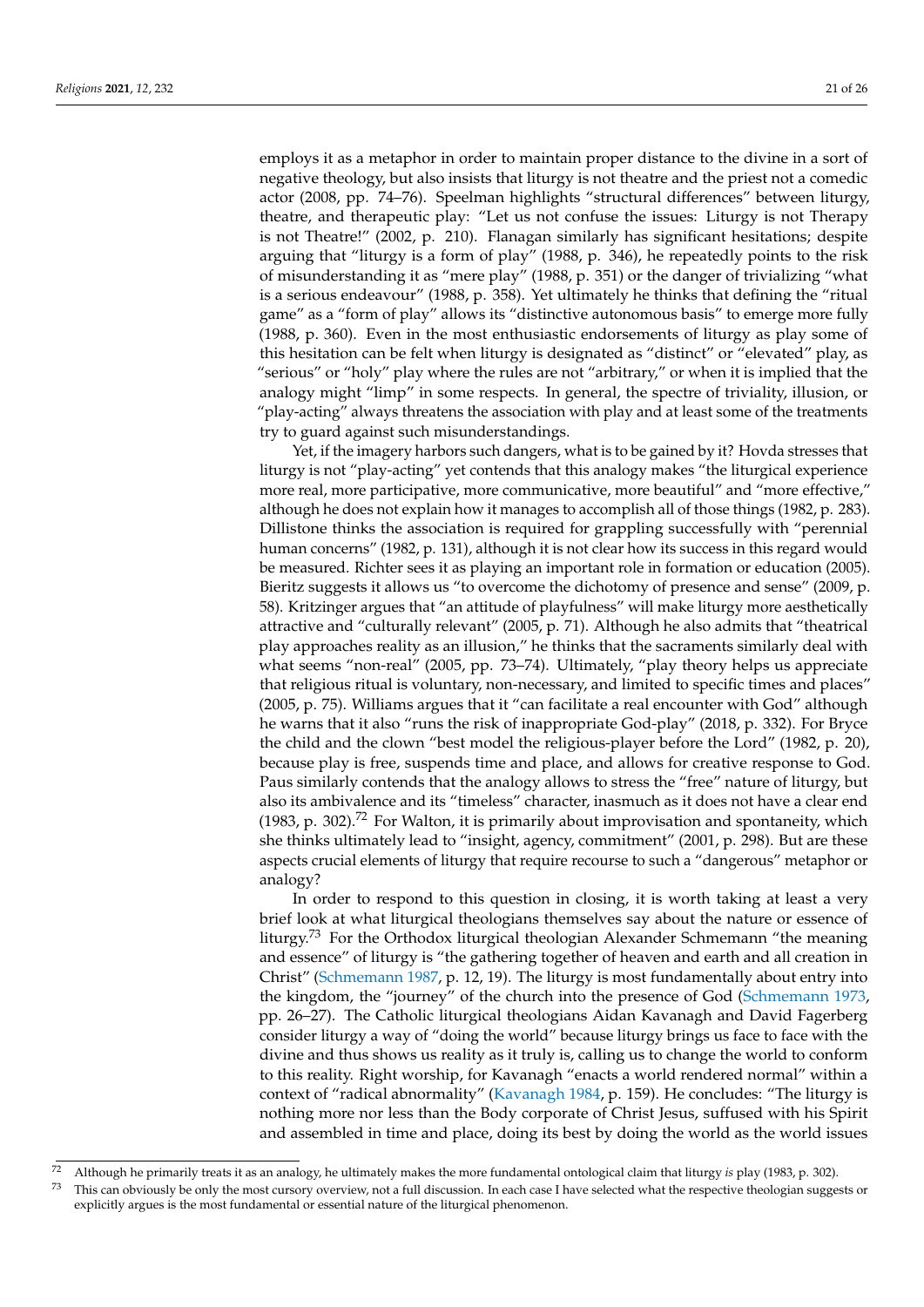constantly from God's creating and redeeming hand" (1984, p. 176). Fagerberg argues that "the only adequate definition of liturgy" is "living in the eternal circulation of love within the Trinity," which is structured and enabled by liturgical practice [\(Fagerberg](#page-24-33) [2004,](#page-24-33) p. 31). Thus, "liturgy is the faith of the Church in motion"; it "is participation in the life of God" and "living God's life: deification" (2004, pp. 219, 226). The sacramental theologian Kevin Irwin finds that "all liturgy can be understood as the privileged, though provisional, encounter with saving events of the past experienced anew through the liturgy" [\(Irwin](#page-24-29) [1994,](#page-24-29) p. 99).<sup>74</sup> In a more recent account he contends: "What we celebrate in the liturgy is the fullest experience we can have of the triune God through Christ's paschal mystery here and now before the coming of God's kingdom" [\(Irwin](#page-24-34) [2016,](#page-24-34) p. 355).<sup>75</sup> Surely no play or game or drama has such lofty aims or would be well suited for accomplishing them.

All liturgical theologians agree that liturgy has salvific functions even if they articulate these somewhat differently. For Laurence Hemming the goal and essence of worship is to make us present and prepared to hear God speak to us and "to make us fit for heaven" [\(Hemming](#page-24-35) [2008,](#page-24-35) p. 2). Liturgy sanctifies the world and is most essentially soteriological: "it is the divine means by which we are gathered into God" (2008, p. 158). Liturgy "performs its meaning" by making us present to Christ (2008, p. 163). Robert Taft concurs: "liturgy is not just ritual, not just a cult, not just the worship we offer God. It is first of all God's coming to us in Christ." (1997, p. 255). Christian liturgy and worship practices are a privileged means for divine encounter (1997, p. 242). The "root metaphor" of Christian liturgy is "the death and resurrection of Jesus"; it provides a "living icon" of Christ's presence: "if it [worship] means anything, it means Jesus acting on us, saving us, relation to and communicating with us as savior" through the activity of the Spirit (1997, pp. 243, 244, 247–48). For Bruce Morrill "to celebrate the liturgy is to share in the very life of God revealed in the saving deeds of Jesus, whose death and resurrection during the annual paschal (passover) feast disclosed the meaning of all the acts of his mission that culminated in that ultimate mystery" [\(Morrill](#page-25-25) [2012,](#page-25-25) p. 3).<sup>76</sup> For the Lutheran liturgical scholar Gordon Lathrop liturgy has meaning "if it says an authentic thing about God and our world" and "brings us face to face with God" [\(Lathrop](#page-24-36) [1993,](#page-24-36) p. 5). He suggests that this is accomplished in diverse ways and through the juxtaposition of clashing symbols. Does the symbolism of "playing a game" or participating in a "drama" best accomplish or encapsulate such salvific encounter with the divine?

Many liturgical theologians also stress the ways in which liturgy seeks to form or transform us. For Don Saliers "worship forms and conveys the awareness of God and the order of creation and history" (in [Anderson and Morrill](#page-23-6) [1998,](#page-23-6) p. 17). Thus, "Christian liturgy is formative and expressive of the ethics of Christian character" (in [Anderson and](#page-23-6) [Morrill](#page-23-6) [1998,](#page-23-6) p. 27). Most fundamentally, "liturgy is doing God's will and work in the world while providing human beings with a time and a place for recalling who God is and who we are before God, and identifying the world to itself" [\(Saliers](#page-25-26) [1994b,](#page-25-26) p. 27). The evangelical theologian Chan similarly says: "The liturgy is simply a way of structuring worship that is faithful to what the Spirit is doing in the church: forming it into the body of Christ" [\(Chan](#page-24-21) [2006,](#page-24-21) p. 126). The Methodist liturgical theologian Byron Anderson also argues that worship is a way of shaping Christian identity: "Christian worship is a cluster of practices in which person and communities are formed intentionally and unintentionally in particular understandings of self and church" [\(Anderson](#page-23-7) [2003,](#page-23-7) p. 29). He goes on

Joyce Ann Zimmerman similarly thinks of liturgy as a privileged "way to live our conscious being's commitment to God, not only as a cultic occasion but as the primary dimension of Christian faith" [\(Zimmerman](#page-25-27) [1988,](#page-25-27) p. 197).

<sup>75</sup> In his *Models of the Eucharist*, he says: "Succinctly put, liturgy is both a means and an end. It is a means of integrating the various aspects of our lives, with all our strengths, weaknesses, successes, failures, possibilities, and limitations. We bring our real lives to the enactment of the mystery of faith so that our faith in God can guide the way we deal with all that makes life a challenge." [\(Irwin](#page-24-37) [2005,](#page-24-37) p. 296).

<sup>76</sup> Similarly, in a different context he says: "Put simply, worship of God is the entire Christian life, and thus the entire mission of the church in the world. Liturgy is the symbolic, ritual activity of the assembled church. It gives believers an explicit sense, a tangible presence, of the God hidden in their daily lives, as well as something of the specific content, through proclaiming and responding to Sacred Scripture, of what this ongoing human encounter with the divine is like. In the church's liturgy believers glorify God by participating more deeply in God's vision for the world and their place in it through word and sacrament" [\(Morrill](#page-24-38) [2009,](#page-24-38) p. 6).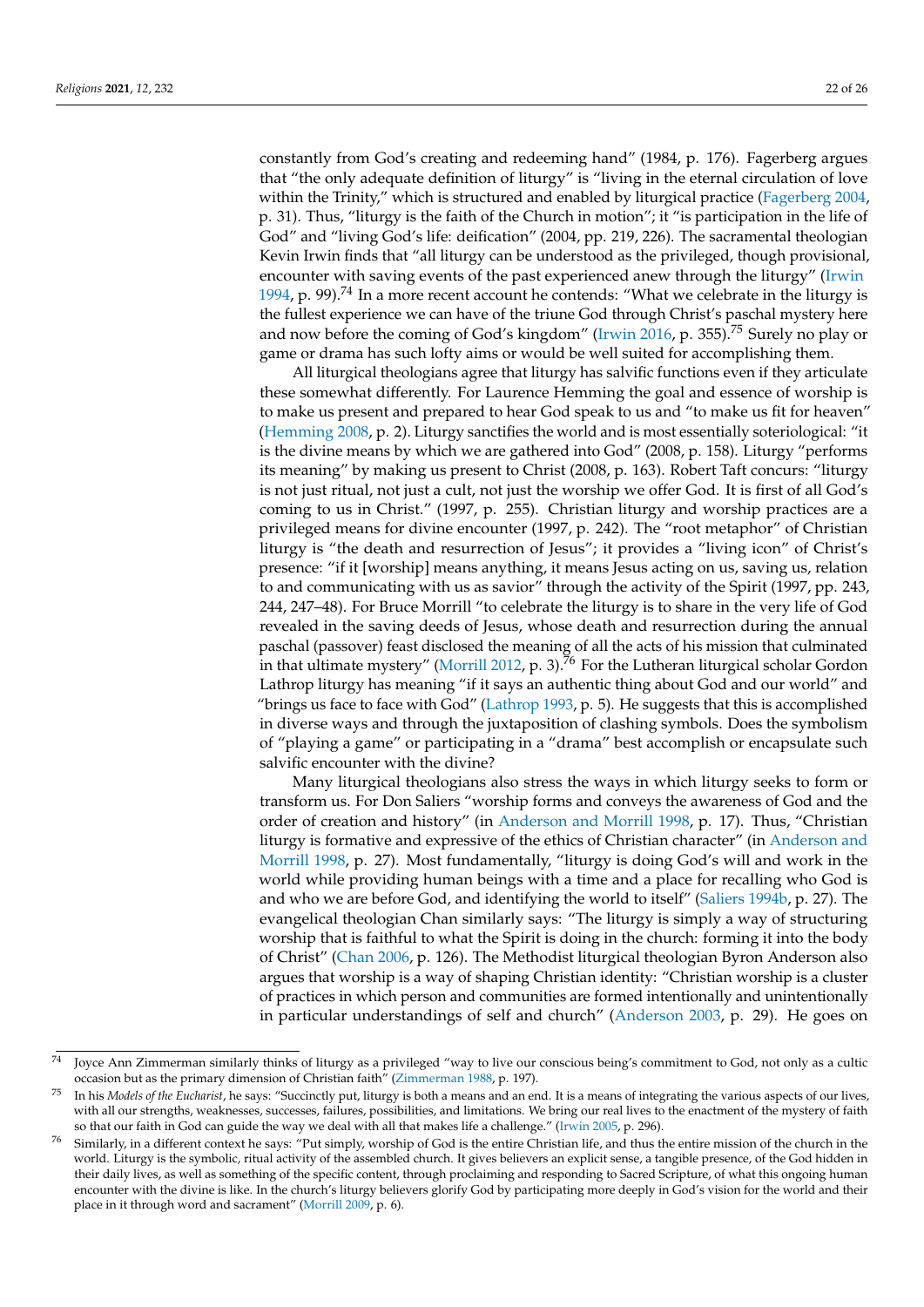to describe liturgy as a kind of grammar that enables such formation of the self and shows how various aspects of liturgy become "a way of writing God's way on our bodies and in our hearts and minds" (2003, p. 212). Guardini is equally convinced that liturgy "is primarily occupied in forming the fundamental Christian temper" (1930, p. 86) The Reformed philosopher James K. A. Smith [\(Smith](#page-25-28) [2009,](#page-25-28) [2013\)](#page-25-20) explicates liturgy even more fully in terms of formation, especially as a formation of our desires and loves, such that they can exemplify the kingdom.<sup>77</sup> For these thinkers, liturgy is conceived more in terms of what it does to the human participant than how God is revealed in it. (Of course the two emphases are not incompatible.<sup>78</sup>) Yet, playing a game or watching a performance—even if one is fully absorbed in it—surely does not so routinely bring the players before the face of God or shape their character in such fundamental ways, partly because they are not usually repeated in the same insistent fashion. While there may be some parallels here in terms of structure, more explicitly pedagogical or ethical imagery would be a much better "fit" for these aims than the imagery of playing.

It seems clear from the phenomenological analysis and from the theological treatments themselves that the nature or essence of the liturgical phenomenon cannot be completely identified with the activity of playing, with a game, or a performance. At best it could serve as an analogy or metaphor for some aspects of its appearance. Yet even in that respect one should remain cautious. Metaphors are loaded and there is no such thing as "mere" metaphor or analogy. For Mitchell, metaphor functions as "the renewable linguistic resource by which a liturgical community renegotiates, from one generation to the next, its layered relationships to Mystery and manners, God and culture, the world of nature and the work of human hands" [\(Mitchell](#page-24-20) [2006,](#page-24-20) p. 200). Does the metaphor of play help the community to negotiate this relationship successfully? In his magisterial study of metaphor, Ricœur argues that metaphors augment our experience of reality and introduce new dimensions into it [\(Ricoeur](#page-25-29) [1975\)](#page-25-29). Metaphors are "living" inasmuch as they allow us to envision our reality differently. Is the metaphor of play a good augmentation or extension of liturgical practice and a productive way of envisioning its reality differently?

It appears far from evident that this is the case. The dangers of semblance, illusion, and triviality that always haunt the play category weigh too heavily in comparison to any gain in freedom and spontaneity it might provide. Furthermore, the insistence on the distinctiveness of liturgical "play," its "separateness" in terms of place and time, always runs the danger of denying the crucial connection between liturgy and life. Finally, the emphasis on the "gratuity" of the involvement in liturgy as a closed world minimizes its important imperatives and opportunities for formation and transformation.

To end with one brief philosophical suggestion: A broadened notion of mimesis that goes beyond its association with theatre or drama—might be more useful than the category of play. Although he himself does not employ it for liturgy, Ricœur's account of three-fold mimesis [\(Ricoeur](#page-25-30) [1984\)](#page-25-30) and his depiction of the "world" of a text [\(Ricoeur](#page-25-31) [1995\)](#page-25-31) provide a way of articulating the convictions surrounding the "configuration" of the liturgical event that drives many of the attractions of the play analogy, while at the same time insisting on its groundedness in life and its transfiguring potential far more fully than the narrow version of theatrical or merely imitative mimesis usually employed.

 $77$  To cite one more philosopher in the Reformed tradition: Nicholas Wolterstorff claims that "Christians do not enact the liturg in order to placate God, they do not enact the liturgy in order to keep themselves in God's good graces... they do not enact the liturgy in order to center themselves" but instead "assemble to worship God" which means that liturgy is a "Godward" movement that consists in "awed, reverential, and grateful adoration of God" [\(Wolterstorff](#page-25-32) [2015,](#page-25-32) pp. 26, 38).

Graham Hughes argues that worship rituals enable "the facilitation of access to the group's God, and the disclosure of that deity's character in such a way that an appropriate response is elicited. Any attempt to give an account of the 'meaning' or 'meanings' generated within such an assembly must be capable of comprehending this dimension" [\(Hughes](#page-24-39) [2003,](#page-24-39) p. 41). He draws on hermeneutic and semiotic theories to explore such meaning in worship, stressing especially the ways in which worship must intersect with the horizon of the contemporary person for otherwise it would remain meaningless. He concludes that "liturgical meaning is effected at the extremity of what we can manage to comprehend as human beings. Worship is a journey 'to the edge of chaos'. It is something liminal, standing on the borderline of finitude and the infinite. It is both the terror and the ecstasy of coming to the edge of ourselves" (2003, p. 257). Following the work of Victor Turner, language of liminality is frequently employed by liturgical theologians.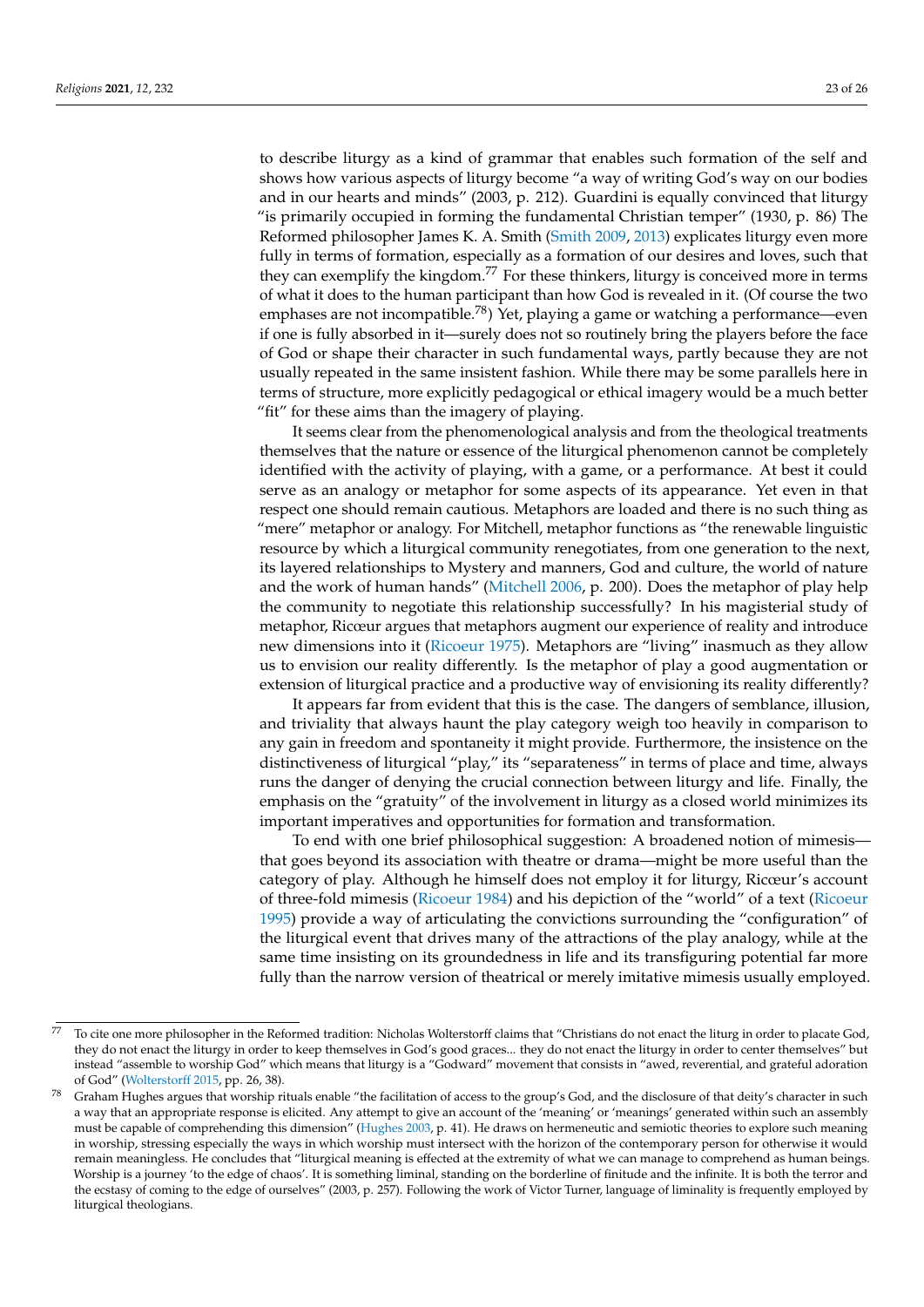Drawing on Ricœur, one might say that liturgy is mimetically prefigured by life (both that of the prior events of salvation and that of the liturgical participants), has its own place of mimetic "configuration," but then mimetically refigures and transfigures life.<sup>79</sup> While this cannot be worked out in detail here, this mimetic relationship between the liturgical "world" and the "world" of liturgical participants allows for the role of the imagination (including freedom and spontaneity), while not denying the stabilizing, structuring, and ordering dimensions of ritual. It also expresses the insistence on the need for appropriation, while not capitulating to the dangers of semblance or triviality. More significantly, it can help make sense of why the configuration of liturgy must be rich and complex (cf. the question that precipitates the use of play imagery for liturgy in Guardini)—because it shapes a world and does not merely disseminate information or knowledge—and how such a richly configured world can work transformation in the world of its participants with regular participation and appropriation. It can thereby express more fully the essential connection between liturgy and life on which all liturgical theologians ultimately insist and that is at least implicitly denied by the idea that liturgy is purely gratuitous and exists in its own separate and closed world.

The anamnesis and mimesis of liturgy, then, is neither merely about imitating or remembering some event long ago, nor is it about staging a colorful drama that involves us in its performance for a time, but it is instead about opening a world in which these events are configured anew for the current participants, such that they are enabled to enter them, to imagine themselves within them, and to appropriate them for their lives. At the same time liturgy also configures what is prefigured by the lives of its participants (birth and death, suffering and joy, etc.), providing "concordance" (consolation, healing, redemption) to the "discordance" of their lives, such that they are able to appropriate the liturgical world and be transformed by it. All three dimensions (prefiguration, configuration, and refiguration) are needed, and if liturgy were only "playing" in its own little enclosed world, it would lose its signification and become mere entertainment. There are probably many other images, metaphors, and analogies that can aid in understanding more fully what is going on in liturgy—what liturgical experience is all about—but this mimetic account provides at least some of what liturgical theologians desire to express about its nature without degenerating into a very confusing metaphor that ultimately trivializes liturgy and despite all safeguards suggests that it is a non-essential practice that may well be meaningless for our lives.

**Funding:** This research received no external funding.

**Conflicts of Interest:** The authors declare no conflict of interest.

**Note:** Please note that due to Covid-19, I was not able to procure existing English translations in all cases. For the historical works, both German and English references are given and it is then noted what edition is actually used in the text.

#### **References**

<span id="page-23-5"></span>Alexopoulos, Stefanos. 2020. Anamnesis, Epiclesis, and Mimesis in the Minor Hours of the Byzantine Rite. *Worship* 94: 228–45.

<span id="page-23-7"></span>Anderson, E. Byron. 2003. *Worship and Christian Identity: Practicing Ourselves*. Collegeville: Liturgical Press.

- <span id="page-23-6"></span>Anderson, E. Byron, and Bruce T. Morrill, eds. 1998. *Liturgy and the Moral Self: Humanity at Full Stretch before God*. Collegeville: Liturgical Press.
- <span id="page-23-2"></span>Bärsch, Jürgen. 2005. Ist Liturgie Spiel? *Archiv für Liturgiewissenschaft* 47, 1: 1–24.
- <span id="page-23-3"></span>Bieritz, Karl-Heinrich. 2009. Zwischen Raum und Zeitgenossenschaft: Vergegenwärtigung des Heils in Liturgie und geistlichem Spiel. *Jahrbuch für Liturgik und Hymnologie* 48: 38–61.

<span id="page-23-0"></span>Bryce, Mary C. 1982. Play and Players in a Religious Context. *Liturgy* 2, 1: 14–21. [\[CrossRef\]](http://doi.org/10.1080/04580638109408584)

<span id="page-23-4"></span>Buchinger, Harald. 2012. Heilige Zeiten? Christliche Feste zwischen Mimesis und Anamnesis am Beispiel der Jerusalemer Liturgie der Spätantike. In *Heilige, Heiliges und Heiligkeit in Spätantiken Religionskulturen*. Edited by Peter Gemeinhardt and Katharina Heyden. Berlin: De Gruyter, pp. 283–323.

<span id="page-23-1"></span>Caillois, Roger. 1962. *Man, Play and Games*. Translated by Meyer Barash. London: Thames and Hudson.

<sup>79</sup> This has been worked out far more fully in my *Reading Religious Ritual with Ricoeur* [\(Gschwandtner](#page-24-40) [2021\)](#page-24-40).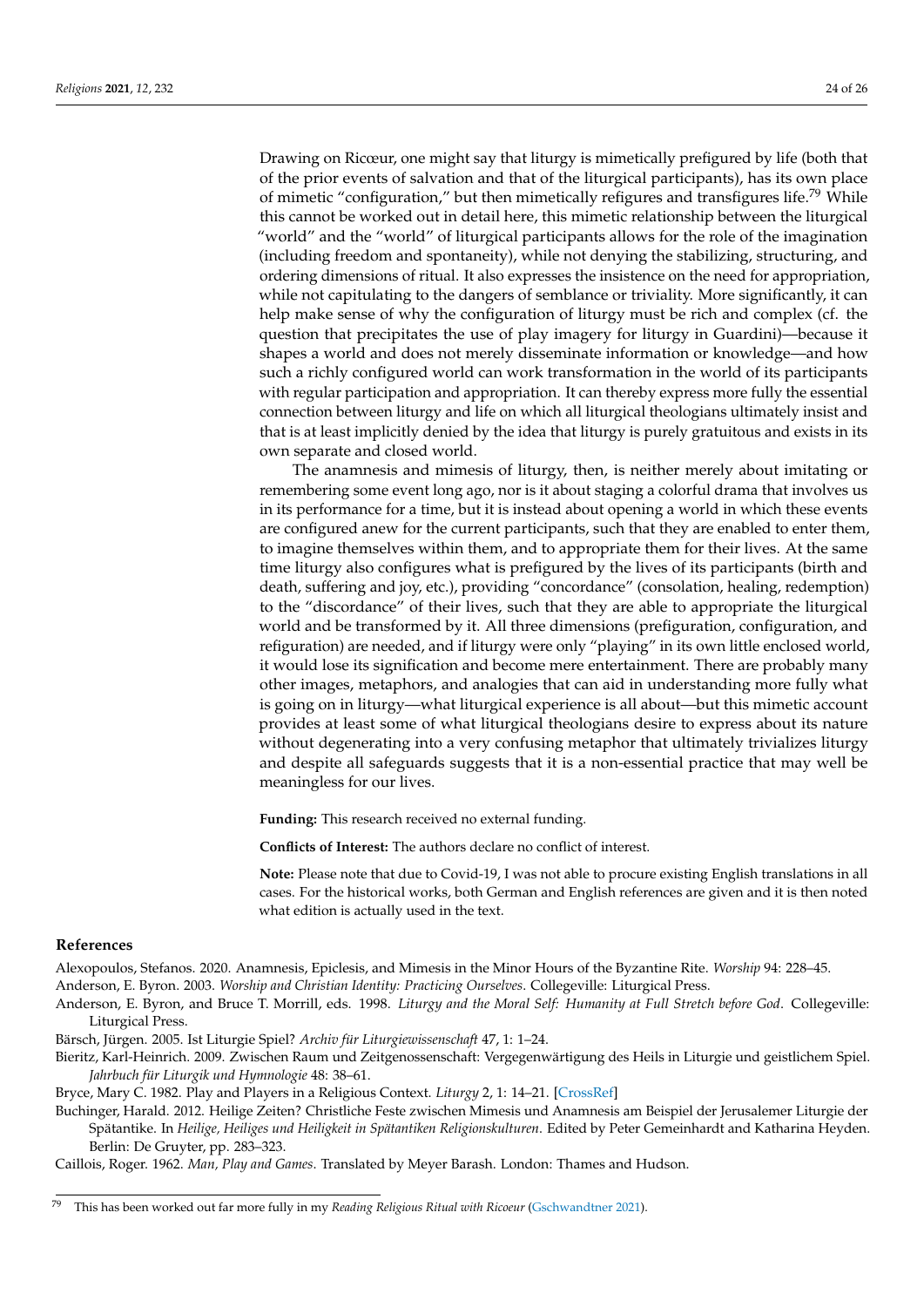<span id="page-24-28"></span>Casel, Odo. 1941. *Das christliche Festmysterium*. Paderborn: Bonifacius Druckerei.

<span id="page-24-21"></span>Chan, Simon. 2006. *Liturgical Theology: The Church as Worshiping Community*. Downers Grove: IVP Academic.

<span id="page-24-16"></span><span id="page-24-6"></span>Chauvet, Jean-Marie. 2008. Présence de Dieu, présence à Dieu dans le jeu liturgique. *Questions Liturgiques* 89, 2–3: 71–86. [\[CrossRef\]](http://doi.org/10.2143/QL.89.2.2033508) Dillistone, Frederick W. 1974. Interplay between the Religious and the Dramatic. *Theology Today* 31, 2: 125–31. [\[CrossRef\]](http://doi.org/10.1177/004057367403100205)

<span id="page-24-33"></span>Fagerberg, David. 2004. *Theologia Prima: What Is Liturgical Theology?* Chicago: Hillenbrand Books.

<span id="page-24-8"></span>Farrell, Martin. 2001. Worshipers at Play. *New Covenant* 31, 5: 19–20.

<span id="page-24-4"></span>Fink, Eugen. 1960. *Spiel als Weltsymbol*. Stuttgart: W. Kohlhammer Verlag, Translated by Ian Alexander Moore and Christopher Turner. *As Play as Symbol of the World and Other Writings*. Bloomington: Indiana University Press. 2016. [Pagination Refers to the German Original].

<span id="page-24-14"></span><span id="page-24-13"></span>Flanagan, Kieran. 1988. Liturgy as Play: A Hermeneutics of Ritual Re-Presentation. *Modern Theology* 4, 4: 345–72. [\[CrossRef\]](http://doi.org/10.1111/j.1468-0025.1988.tb00176.x) Flanagan, Kieran. 1991. *Sociology and Liturgy: Re-Presentations of the Holy*. London: Macmillan.

<span id="page-24-7"></span>Gadamer, Hans-Georg. 1960. *Wahrheit und Methode*. Translated by Joel Weinsheimer and Donald G. Marshall as *Truth and Method*. London: Continuum, 1975. [Pagination Refers to a Reprint of the English Translation from 2004].

<span id="page-24-25"></span>Galadza, Daniel. 2021. "Blessed is He Who has Come and Comes Again": Mimesis and Eschatology in Palm Sunday Hymns and Processions of Twelfth-Century Jerusalem. In *Hymns, Homilies, and Hermeneutics in Byzantium*. Edited by Sarah Gador-White and Andrew Mellas. Leiden: Brill, pp. 168–89.

<span id="page-24-12"></span>Gallen, John. 1973. The Necessity of Ritual. *The Way* 13, 4: 270–82.

<span id="page-24-27"></span>Gerhards, Albert. 2002. Mimesis—Anamnesis—Poiesis: Überlegungen zur Ästhetik christlicher Liturgie als Vergegenwärtigung. In *Pastoralästhetik: Die Kunst der Wahrnehmung und Gestaltung in Glaube und Kirche*. Edited by Walter Fürst. Freiburg: Herder Verlag, pp. 169–86.

<span id="page-24-19"></span>Grainger, Roger. 2009. *The Drama of the Rite: Worship, Liturgy and Theatre Performance*. Brighton: Sussex Academic Press.

<span id="page-24-24"></span>Gschwandtner, Christina M. 2017. Mimesis or Metamorphosis: Liturgical Practice and its Philosophical Background. Special Issue on "Inward Being and Outward Identity: The Orthodox Churches in the Twenty-First Century," ed. John Jillions. *Religions* 8, 5: 1–22. [\[CrossRef\]](http://doi.org/10.3390/rel8050092)

<span id="page-24-23"></span>Gschwandtner, Christina M. 2019. *Welcoming Finitude: Toward a Phenomenology of Orthodox Liturgy*. New York: Fordham University Press.

<span id="page-24-40"></span>Gschwandtner, Christina M. 2021. *Reading Religious Ritual with Ricoeur: Between Fragility and Hope*. Lanham, Md.: Lexington Press.

<span id="page-24-1"></span>Guardini, Romano. 1930. *Vom Geist der Liturgie*. Translated by Ada Lane as *The Spirit of the Liturgy*. New York: Benzinger Brothers, 1931. [Pagination Refers to the English Translation].

<span id="page-24-35"></span><span id="page-24-17"></span>Hemming, Laurence Paul. 2008. *Worship as a Revelation: The Past, Present and Future of Catholic Liturgy*. London: Burns and Oates. Hovda, Robert W. 1982. Liturgy as Kingdom Play. *Worship* 56, 3: 261–63.

<span id="page-24-18"></span>Hovda, Robert W. 1986. Play, Drama, and Life-Giving Rite. *Liturgy* 6, 4: 40–47. [\[CrossRef\]](http://doi.org/10.1080/04580638709408120)

<span id="page-24-39"></span>Hughes, Graham. 2003. *Worship as Meaning: A Liturgical Theology for Late Modernity*. Cambridge: Cambridge University Press.

<span id="page-24-3"></span>Huizinga, Johan. 1944. *Das Spielelement der Kultur*. Translated as *Homo Ludens: A Study of the Play Element in Culture*. Boston: Beacon Press, 1950. [Pagination Refers to the English translation].

<span id="page-24-9"></span>Ilyés, Zsolt. 2009. The Human Person at Play: A Model for Contemporary Liturgical Understanding. In *The Liturgical Subject: Subject, Subjectivity, and the Human Person in Contemporary Liturgical Discussion and Critique*. Edited by James G. Leachman. Notre Dame: University of Notre Dame Press, pp. 132–53.

<span id="page-24-29"></span>Irwin, Kevin W. 1994. *Context and Text. Method in Liturgical Theology*. Collegeville: Liturgical Press.

<span id="page-24-37"></span>Irwin, Kevin W. 2005. *Models of the Eucharist*. New York: Paulist Press.

<span id="page-24-34"></span>Irwin, Kevin W. 2016. *The Sacraments: Historical Foundations and Liturgical Theology*. New York: Paulist Press.

<span id="page-24-15"></span>Jeroense, P. Jeroen G. 1995. *De Speelse Kerk. Een Pleidooi voor Theater in de Kerk*. Zoetermeer: Boekencentrum.

<span id="page-24-10"></span><span id="page-24-0"></span>Johnson, Luke Timothy. 2015. *The Revelatory Body: Theology as Inductive Art*. Grand Rapids: William B. Eerdmans Publishing Company. Kant, Immanuel. 1790. *Kritik der Urteilskraft*. Translated by Paul Guyer as *Critique of the Power of Judgment*. Cambridge: Cambridge University Press, 2000. [Pagination Refers to a Reprint of the German Text by Köln: Könemann Verlag, 1995].

<span id="page-24-22"></span>Kavanagh, Aidan. 1982. *Elements of Rite: A Handbook of Liturgical Style*. New York: Pueblo Publishing Company.

<span id="page-24-32"></span>Kavanagh, Aidan. 1984. *On Liturgical Theology*. New York: Pueblo Publishing Company.

<span id="page-24-5"></span>Kritzinger, Johannes N. J. 2005. Liturgy as Play. *The Indian Journal of Theology* 47, 1–2: 67–78.

<span id="page-24-26"></span>Krueger, Derek. 2014. *Liturgical Subjects: Christian Ritual, Biblical Narrative, and the Formation of the Self in Byzantium*. Philadelphia: University of Pennsylvania Press.

<span id="page-24-36"></span>Lathrop, Gordon W. 1993. *Holy Things: A Liturgical Theology*. Minneapolis: Fortress Press.

<span id="page-24-2"></span>Lewis, Jonathan. 2010. Playfulness of the Liturgy. *Assembly* 36, 2: 30–32.

<span id="page-24-11"></span>Martimort, Aimé Georges. 1987. *The Church at Prayer: An Introduction to the Liturgy. Vol. 1: The Principles of the Liturgy*. Collegeville: Liturgical Press.

<span id="page-24-31"></span>McCall, Richard D. 1996. Anamnesis or Mimesis? Unity and Drama in the Paschal Triduum. *Ecclesia Orans* 13: 315–22.

<span id="page-24-20"></span>Mitchell, Nathan D. 2006. *Meeting Mystery: Liturgy, Worship, Sacraments*. Maryknoll: Orbis Books.

<span id="page-24-30"></span>Morrill, Bruce T. 2000. *Anamnesis as Dangerous Memory: Political and Liturgical Theology in Dialogue*. Collegeville: Liturgical Press.

<span id="page-24-38"></span>Morrill, Bruce T. 2009. *Divine Worship and Human Healing: Liturgical Theology at the Margins of Life and Death*. Collegeville: Liturgical Press.